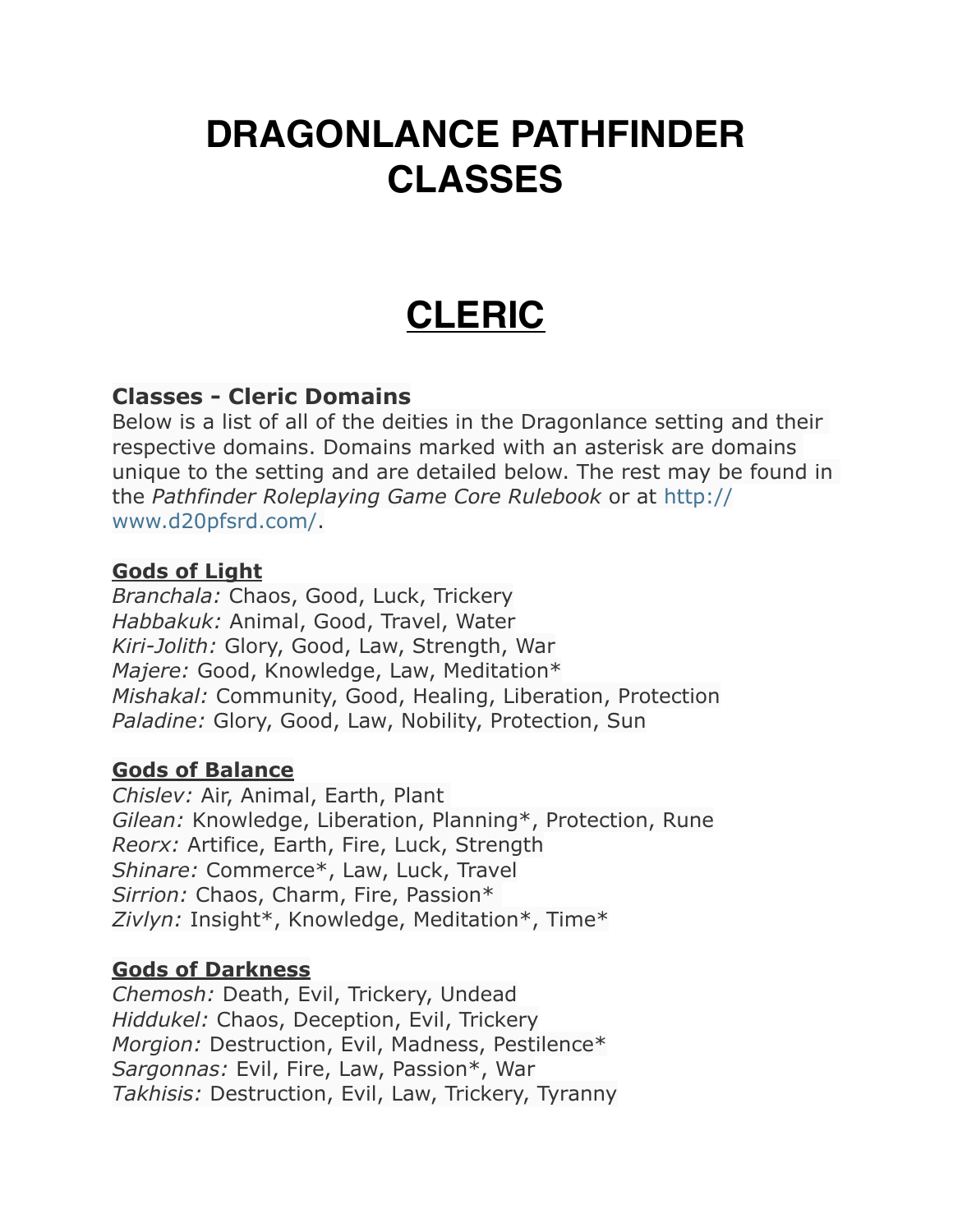*Zeboim:* Chaos, Evil, Water, Weather

## **Commerce Domain**

**Deity:** Shinare. **Granted Powers:** You embody the unrelenting spirit of interaction and enterprise.

*Master Negotiator (Ex):* You may automatically take 10 on all Appraise, Diplomacy, Profession (any one), and Sense Motive checks. Any time you make an Aid Another check to assist an ally with a skill check, the character you're helping gets a +4 bonus on his or her check instead of the normal  $+2$ .

*Untiring Aura (Su):* At 8th level, you can emit a 30-foot aura of rejuvenating energy for a number of rounds per day equal to your cleric level. You and your allies within this aura are immune to fatigue and exhaustion and gain a +4 bonus to saving throws against all enchantment mind-effecting effects.

**Domain Spells:** 1st – *comprehend languages*, 2nd – *zone of truth*, 3rd – *tongues*, 4th – *glibness*, 5th – *true seeing*, 6th – *secret chest*, 7th – *refuge*, 8th – *analyze dweomer*, 9th – *polymorph any object*

#### **Insight Domain**

**Deity:** Zivlyn.

**Granted Powers:** You have an intuitive understanding of how the world works. In addition, you gain uncanny dodge as a class ability. If you already have uncanny dodge from another class, you gain improved uncanny dodge instead.

*Right Place, Right Time (Su):* During combat you can extend a 5 ft. step into a 10 ft. step a number of times per day equal to  $3 +$  your Wisdom modifier.

*See the Unseen (Su):* At 8th level, you can emit a 30-foot aura that grants your allies the ability to *see invisibility* (per the spell) for a number of rounds per day equal to ½ your cleric level. These rounds do not need to be consecutive.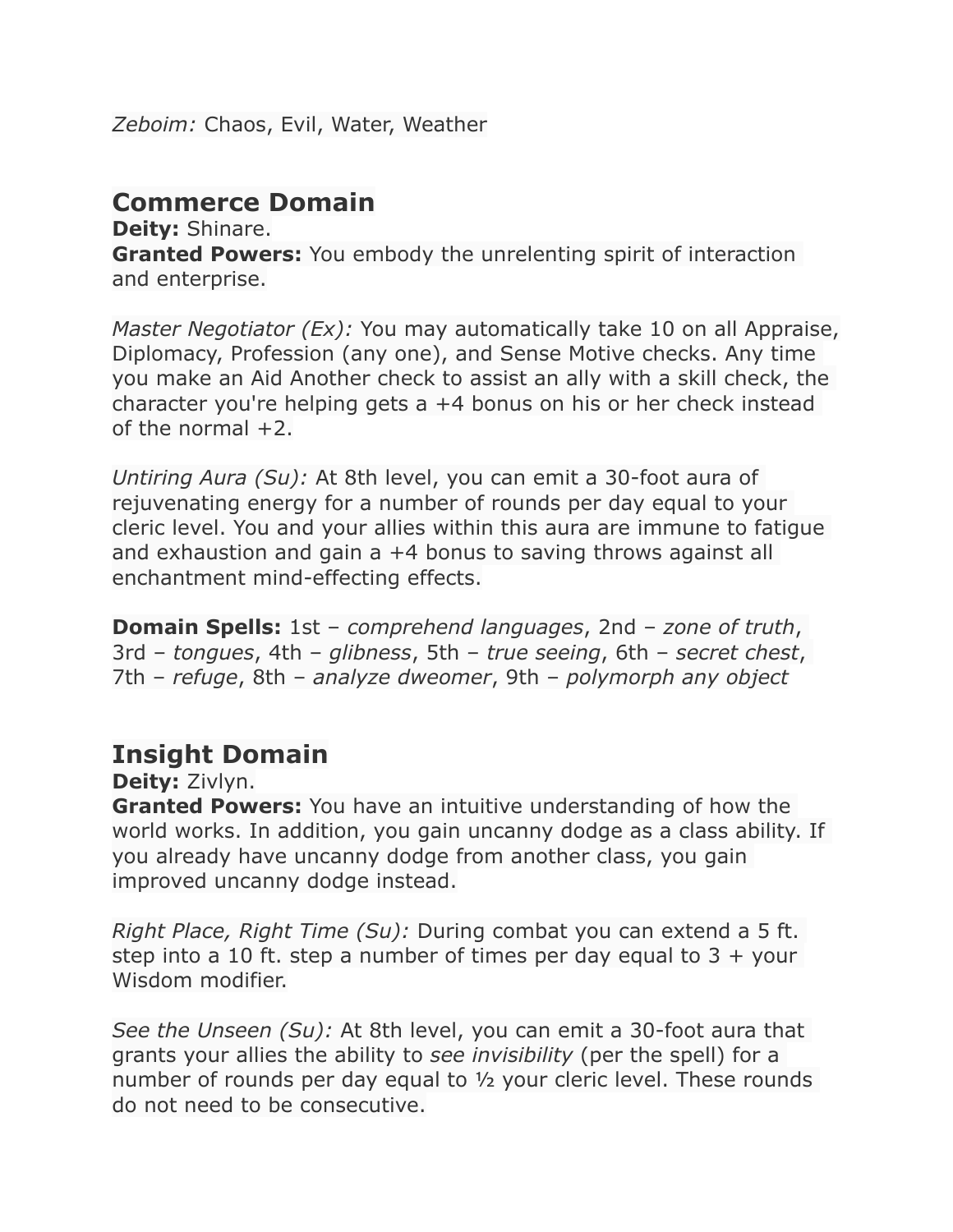**Domain Spells:** 1st – *true strike*, 2nd – *zone of truth*, 3rd – *locate object*, 4th - *tongues*, 5th - *commune*, 6th – *mass owl's wisdom*, 7th – *greater arcane sight*, 8th – *moment of prescience*, 9th - *foresight*.

## **Meditation Domain**

**Deities:** Majere, Zivlyn.

**Granted Powers:** Communion with your god offers spiritual enlightenment and knowledge beyond normal mortal reckoning.

*Meditative Touch (Sp):* You can touch a creature as a standard action to grant it an insight bonus equal to  $\frac{1}{2}$  your cleric level (minimum  $+1$ ) to their next Intelligence or Wisdom-based skill check. You may use this ability a number of times per day equal to  $3 +$  your Wisdom modifier.

*Empty Mind (Su):* At 6th level, you may apply the Empowered Spell feat to a spell you are about to cast without increasing the casting time. This ability does not use up a higher-level spell slot. You can use this ability once per day at 6th level, and one additional time per day for every six cleric levels you possess beyond 6th.

**Domain Spells:** 1st - *comprehend languages*, 2nd - *owl's wisdom*, 3rd - *locate object*, 4th - *tongues*, 5th - *spell resistance*, 6th - *find the path*, 7th - *spell turning*, 8th - *mind blank*, 9th - *astral projection*.

#### **Passion Domain**

**Deities:** Sargonnas, Sirrion.

**Granted Powers:** You can harness the power of your emotions to achieve miracles that can either terrify or inspire.

*Touch of Zeal (Sp):* You can touch a creature as a standard action to grant it a morale bonus equal to 1/2 your cleric level (minimum +1) to all skill checks for 1 round. You can use this ability a number of times per day equal to  $3 +$  your Wisdom modifier.

*Cult of Personality (Su):* At 8th level, you can add your cleric level as an enhancement bonus to your Charisma score for a number of rounds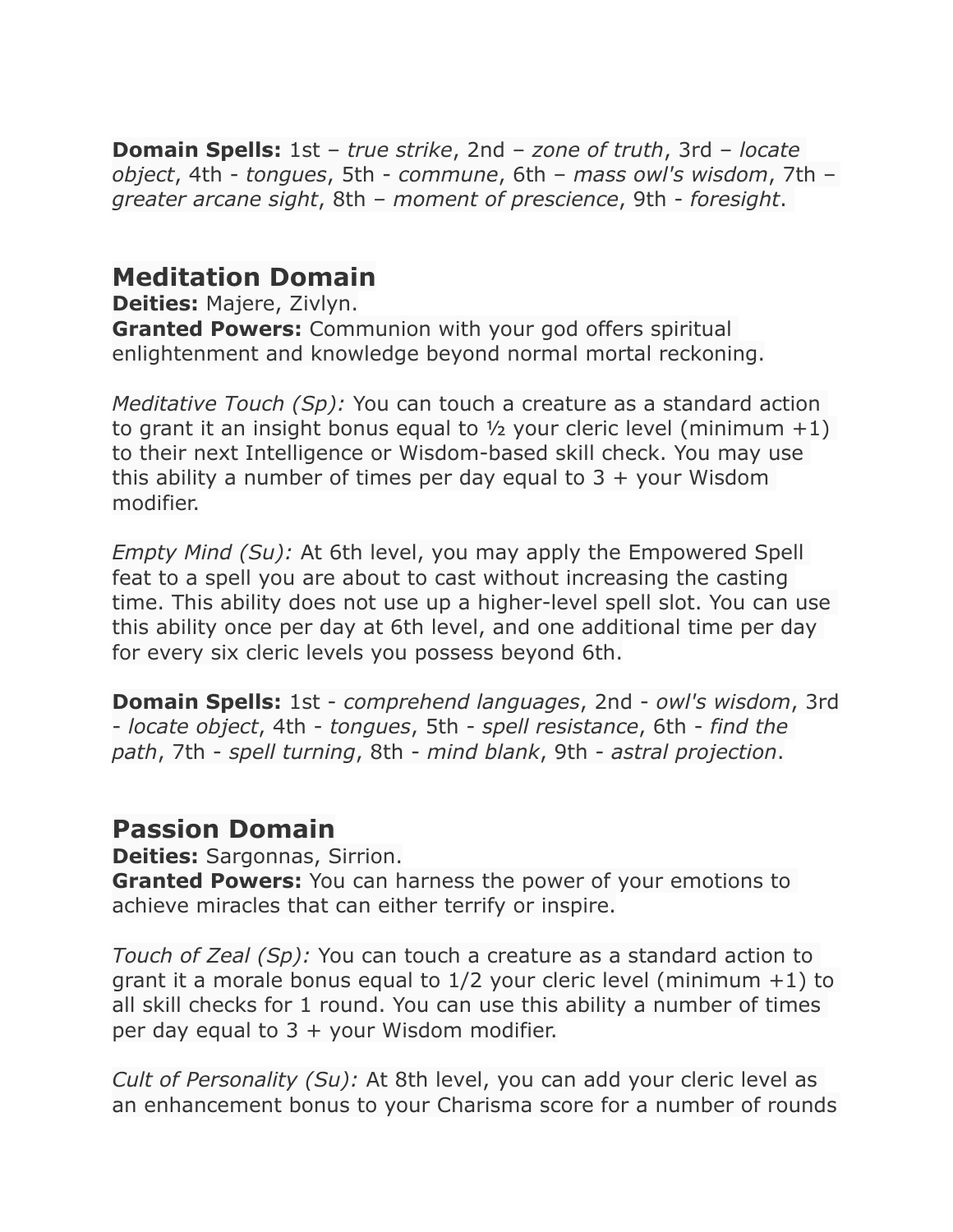per day equal to your cleric level. This bonus only applies on Charisma checks and Charisma-based skill checks. These rounds do not need to be consecutive.

**Domain Spells:** 1st – *unbreakable heart*, 2nd – *hideous laughter*, 3rd – *rage*, 4th – *crushing despair*, 5th – *fear*, 6th – *greater heroism*, 7th – *song of discord*, 8th – *irresistible dance*, 9th – *freedom*.

## **Pestilence Domain**

**Deity:** Morgion. **Granted Powers:** You delight in spreading the horror of disease and plague to others.

*Disgusting Touch (Sp):* You can cause a living creature to become nauseated for 1 round as a melee touch attack. However, once a creature as been affected by this ability, it is immune to its effects for 24 hours. You can use this ability a number of times per day equal to 3 + your Wisdom modifier. This is a mind-affecting effect.

*Unholy Carrier (Ex):* At 6th level, you are immune to the effects of all diseases, including supernatural and magical diseases, but you can still carry these diseases and infect others with them. Any time you would normally be required to make a Fortitude save to to avoid being infected with a disease you can choose to become a carrier instead. Once per day, you can make a melee touch attack to infect a target with an enhanced version of any disease you carry. The Save DC to resist the enhanced disease is  $10 + 1/2$  your cleric level + your Wisdom modifier. It's initial effects are one and a half times worse than the normal version. However, subsequent effects resulting from a failed saving throw are at the standard effect rate for the disease. Once you have passed along a disease to another creature you are no longer considered to be a carrier until you are exposed to that disease again. You can use this ability one additional time per day for every six cleric levels beyond 6th.

**Domain Spells:** 1st – *doom*, 2nd – *summon swarm*, 3rd – *contagion*, 4th – *poison*, 5th – *greater contagion*, 6th – *eyebite*, 7th – *creeping doom*, 8th – *unholy aura*, 9th – *energy drain*.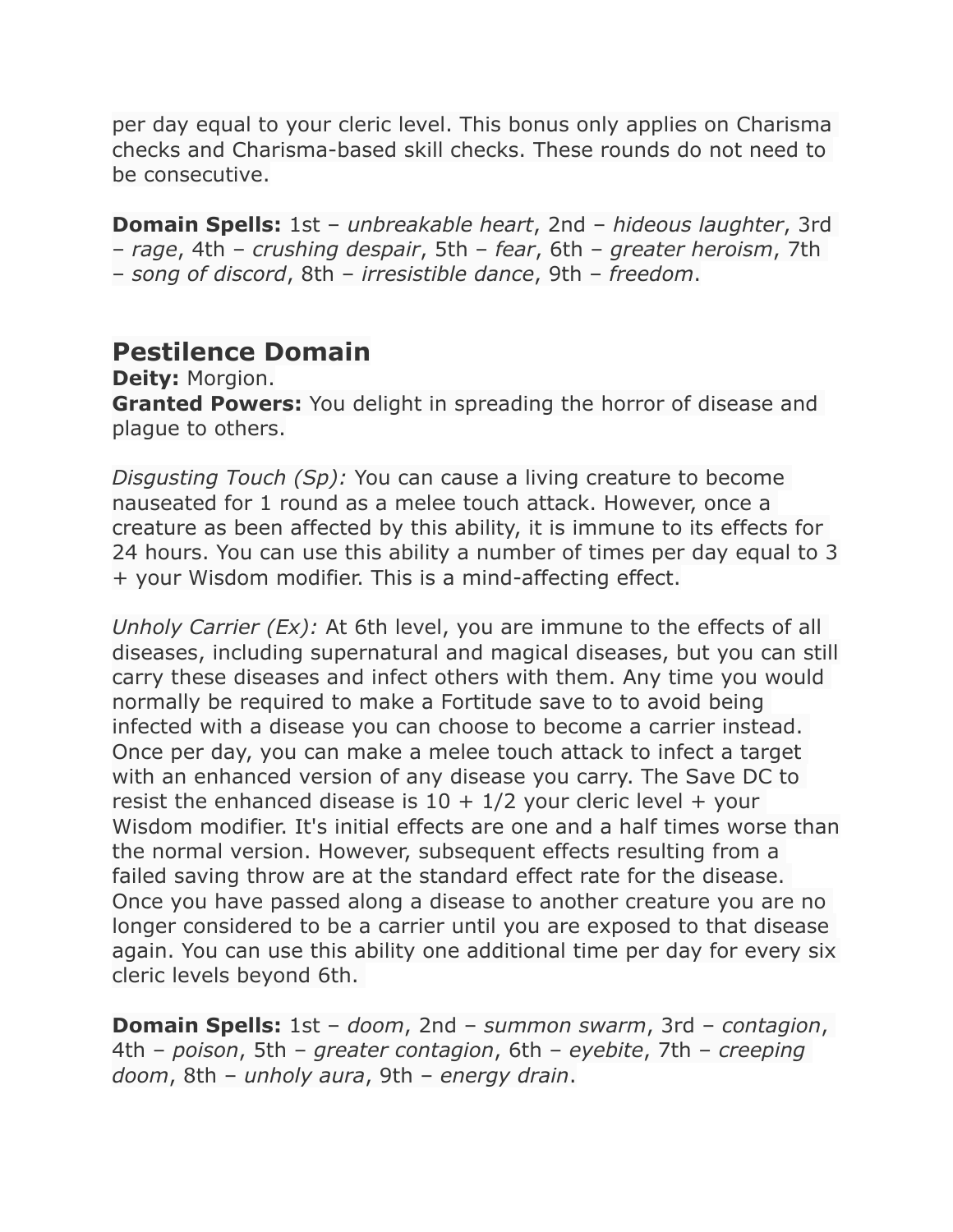## **Planning Domain**

**Deity:** Gilean.

**Granted Powers:** You have a gift for strategy and foresight and are seldom caught unawares by the world around you.

*Touch of Foresight (Su):* You can touch a creature as a standard action, allowing it to do an additional +1d6 precision damage on a successful attack. You can use this ability a number of times per day equal to  $3 +$  your Wisdom modifier.

*Strategic Spell (Su):* At 6th level, you may apply the Extend Spell feat to a spell you are about to cast without increasing the casting time. You may use this ability once per day at 6th level and one additional time per day for every six cleric levels beyond 6th.

**Domain Spells:** 1st – *detect snares and pits*, 2nd - *augury*, 3rd – *clairaudience/clairvoyance*, 4th - *sending*, 5th – *true seeing*, 6th – *heroes feast*, 7th – *greater scrying*, 8th – *discern location*, 9th – *time stop*.

# **Time Domain**

**Deity:** Zivlyn. **Granted Powers:** You are attuned to the River of Time like few others, and can bend it to your will.

*Temporal Insight (Sp):* As a melee touch attack, you can penalize a creature's armor class, saves, and skill checks by -1 or grant them a bonus to these things of  $+1$ . You can use this ability a number of times per day equal to  $3 +$  your Wisdom modifier.

*Between Moments (Sp):* At 8th level, you may take an extra move or standard action. You can use this ability once per day at 8th level, and one additional time per day for every five cleric levels you possess beyond 8th.

**Domain Spells:** 1st – *true strike*, 2nd – *temporal shield*, 3rd – *hold person*, 4th – *freedom of movement*, 5th – *permanency*, 6th -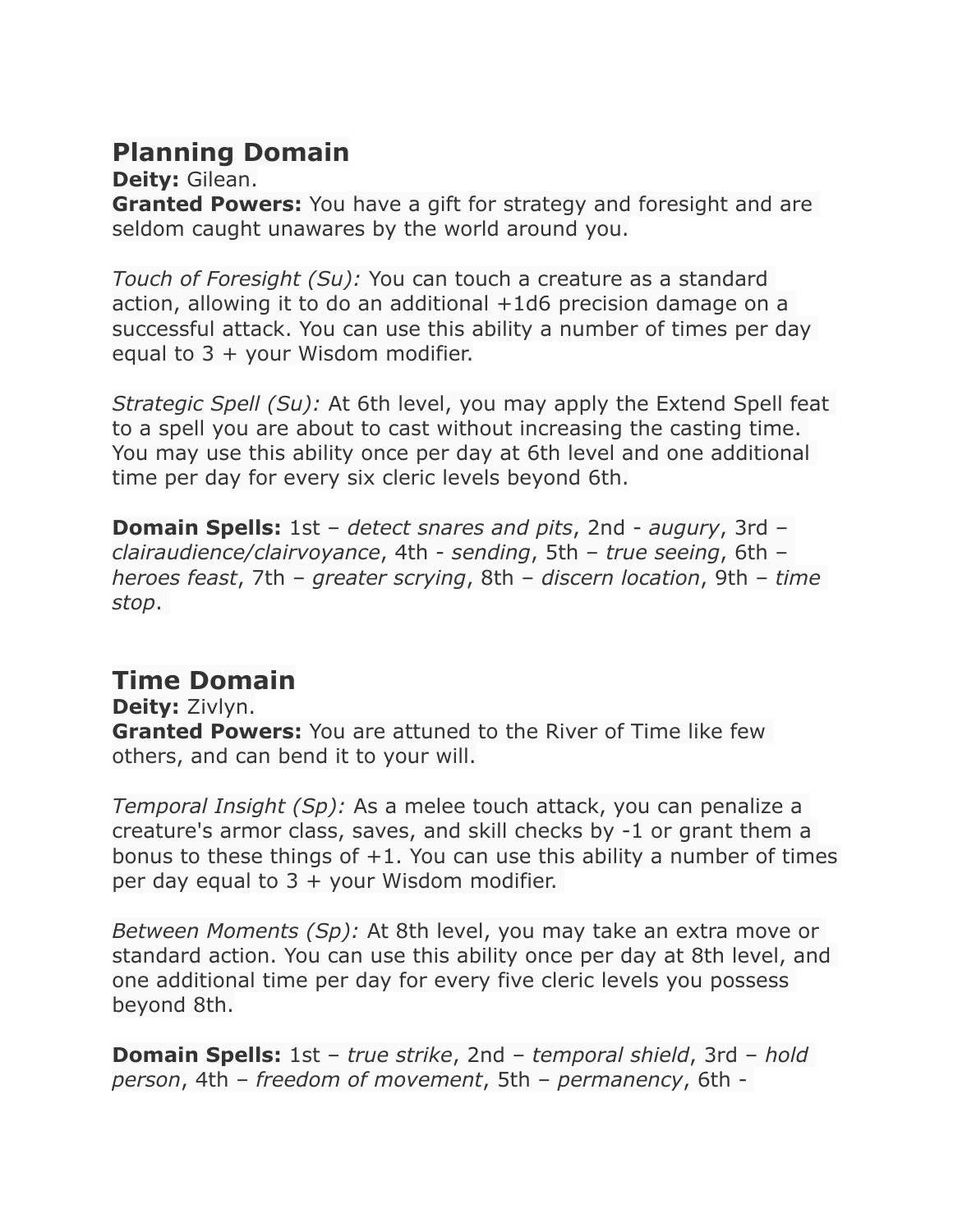*selective temporal sphere*, 7th – *moment of prescience*, 8th – *foresight*, 9th – *time stop*.

# **MYSTIC**

**Classes - Mystic Alignment:** Any. **Hit Die:** d8

The mystic uses the same Base Attack and Saves progressions as detailed on Table 2-2 on p. 48 of the *Dragonlance Campaign Setting*. Their starting character wealth is  $3d6 \times 10$  stl.

#### **Class Skills**

The mystic's class skills are Craft (Int), Diplomacy (Cha), Heal (Wis), Knowledge (arcana) (Int), Knowledge (nature) (Int), Knowledge (religion) (Int), Profession (Wis), Sense Motive (Wis), and Spellcraft (Int).

**Skill Ranks per Level:** 2 + Int modifier.

#### **Class Features**

The following are class features of the mystic.

**Weapon and Armor Proficiency:** Mystics are proficient with all simple weapons, light armor, medium armor, and shields (except tower shields).

**Spells:** A mystic casts spells drawn primarily from the cleric spell lists presented in Chapter 10 of the *Pathfinder Roleplaying Game Core Rulebook*. They can cast any spell they know without preparing it ahead of time. To learn or cast a spell, a mystic must have a Wisdom score equal to at least  $10 +$  the spell level. The Difficulty Class for a saving throw against a mystic spell is  $10 +$  the spell level + the mystic's Wisdom modifier.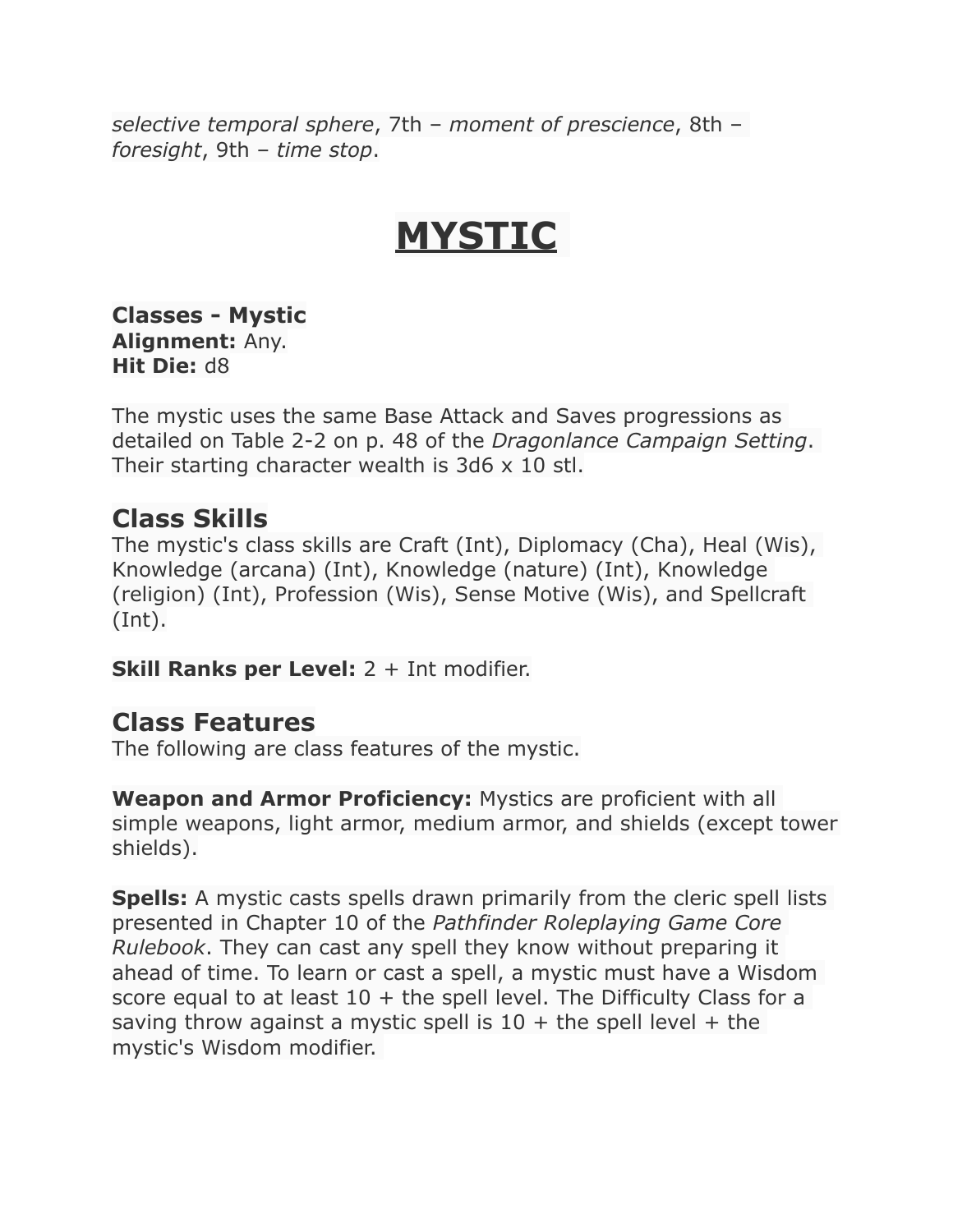Like other spellcasters, a mystic can cast only a certain number of spells of each spell level per day. Their base daily spell allotment is given on Table 3-14 on p. 72 of the *Pathfinder Roleplaying Game Core Rulebook*. In addition, they receive bonus spells per day if they have a high Wisdom score (see Table 1-3 on p. 17 of the *Pathfinder Roleplaying Game Core Rulebook*).

A mystic's selection of spells is extremely limited. A mystic begins play knowing four 0-level spells and two 1st-level spells of their choice. At each new mystic level, they gain one or more spells, as indicated on Table 3-15. Unlike spells per day, the number of spells a mystic knows is not affected by their Wisdom score; the numbers on Table 3-15 are fixed. These new spells can be common spells chosen from the cleric spell list, or they can be unusual spells that the mystic has gained some understanding of through study.

Upon reaching 4th level, and every even-numbered mystic level after that (6th, 8th, and so on), a mystic can choose to learn a new spell in place of one they already know. In effect, the mystic loses the old spell in exchange for the new one. The new spell's level must be the same as that of the spell being exchanged. A mystic may swap only a single spell at any given level, and must choose whether or not to swap the spell at the same time that they gain new spells known for the level.

Unlike a wizard or cleric, a mystic need not prepare their spells in advance. They can cast any spell they know at any time, assuming they have not used up their spells per day for that spell level.

**Sphere of Mysticism:** Each mystic as a natural affinity for one of the nine defined spheres of mysticism that grants them spells, additional class skills, and other abilities. A mystic must pick one sphere upon taking their first level of mystic. Once made, this choice cannot be changed.

At 3rd level, and every two levels thereafter, a mystic learns an additional spell, derived from their sphere. These spells are in addition to the number of spells given on Table 3-15. These spells cannot be exchanged for different spells at higher levels.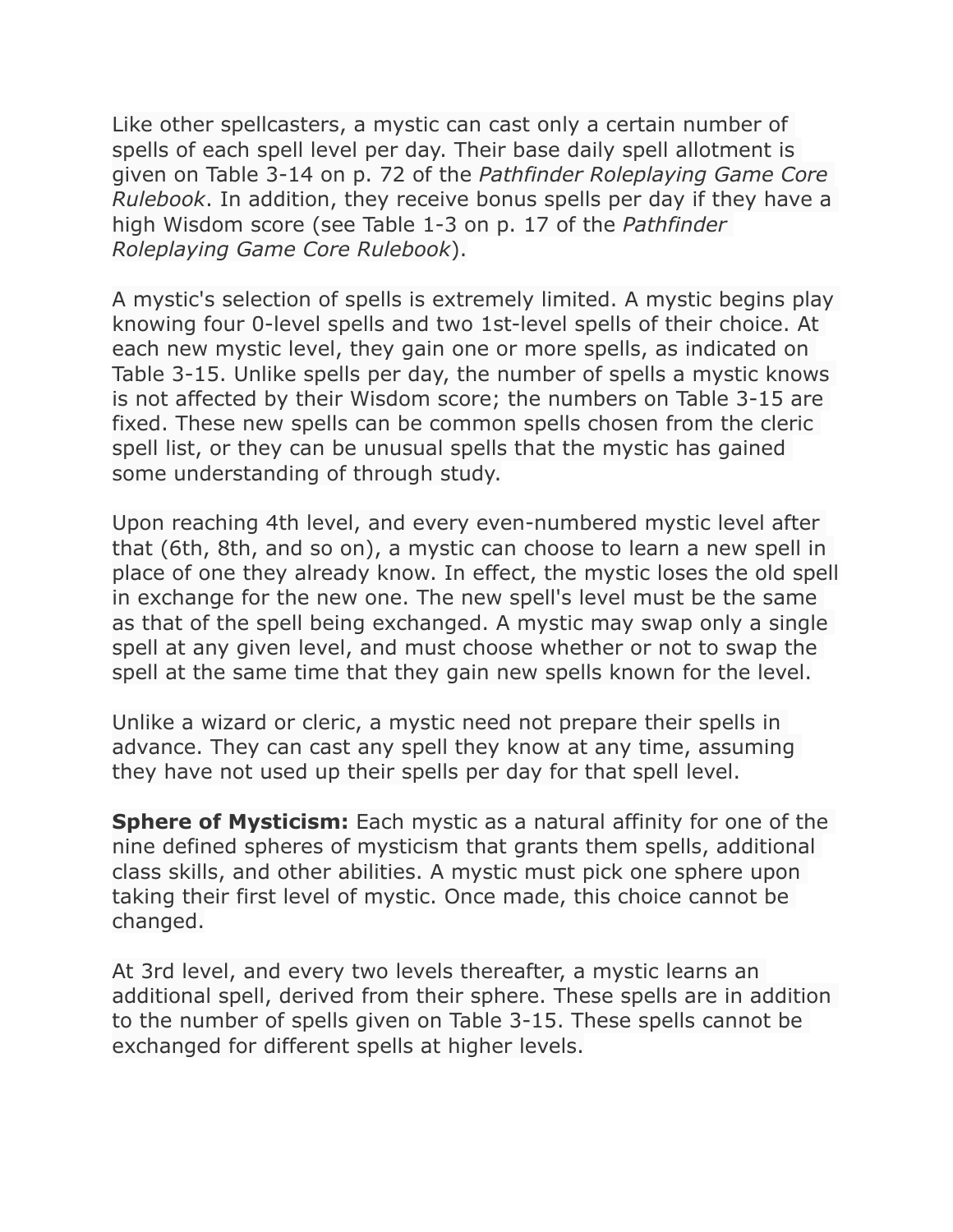**Orisons:** Mystics learn a number of orisons, or 0-level spells, as noted on Table 3-15 under "Spells Known." These spells are cast like any other spell, but they do not consume any slots and may be used again.

**Eschew Materials**: A mystic gains Eschew Materials as a bonus feat at 1st level.

**Power of the Heart:** At 2nd level a mystic learns to tap the divine spark left in them by the gods when they were born and use that power to manifest their personal focus and inner faith in magical ways. A mystic may use the power of the heart a number of times per day equal to 3 + their Charisma modifier. Using this power is a swift action that does not provoke an attack of opportunity. One use of this power can be expended to grant the mystic an enhancement bonus equal to their Charisma modifier to either their Fortitude, Reflex, or Will saves for a number of rounds equal to  $3 +$  their Charisma modifier.

*Secret of the Heart:* At 10th level or higher the mystic can expend one use of their power of the heart ability to Empower or Extend any spell cast with no additional increase in spell level. A mystic does not have to have either feat to use this ability.

*Bend Fate:* At 20th level a mystic may expend two uses of their power of the heart ability as a reaction to automatically pass one saving throw. If the effect being saved against is a spell or spell-like ability, it may be turned back on the caster if it falls under the parameters for turning as described under the *spell turning* spell.

#### **Mystic Spheres**

The following spheres represent the sources of power that a mystic can draw upon.

#### **Alteration**

You have the ability to shape living matter.

**Class Skills:** Disguise, Fly.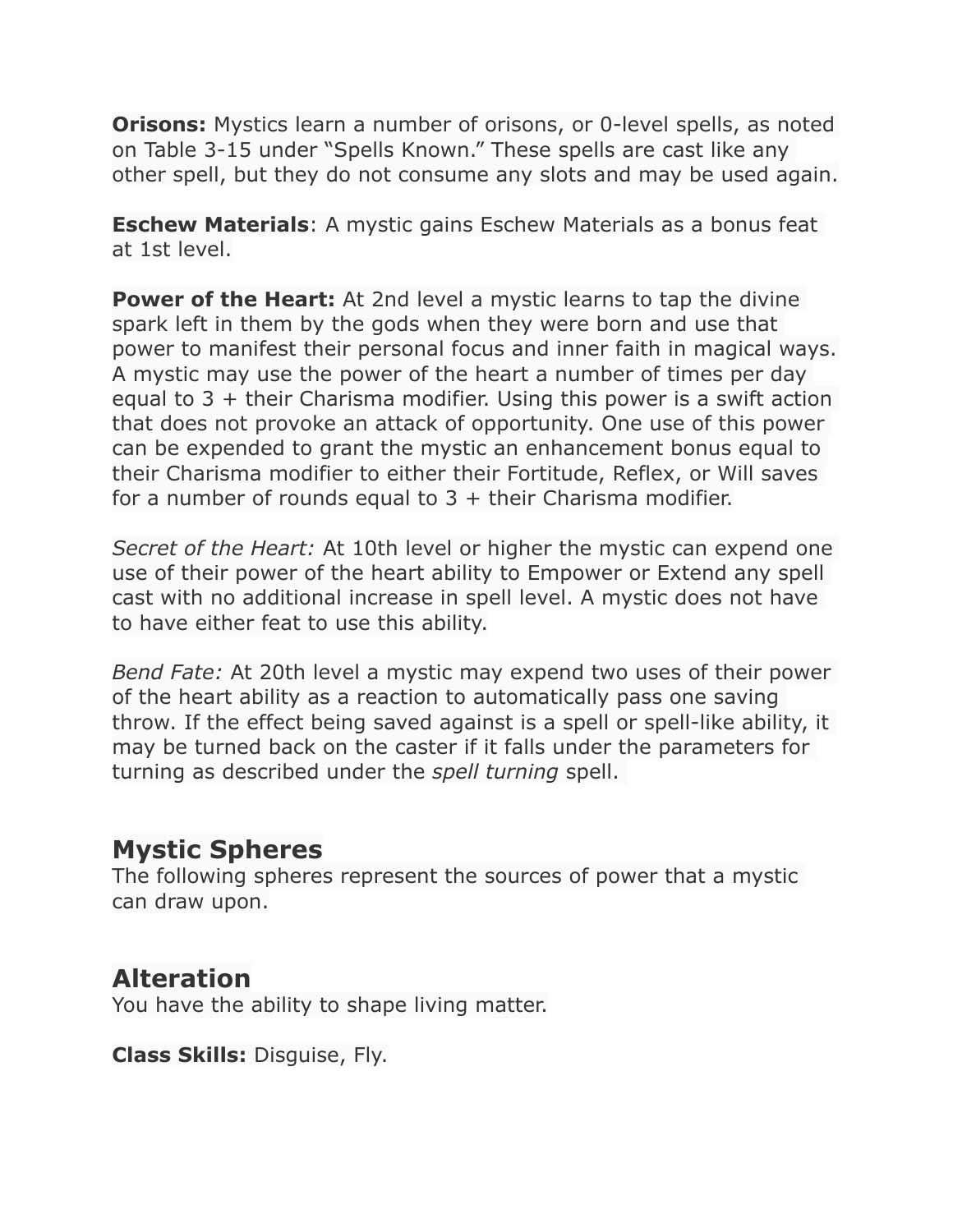**Bonus Spells:** *enlarge person* (3rd), *alter self* (5th), *gaseous form* (7th), *giant vermin* (9th), *baleful polymorph* (11th), *beast shape* IV (13th), *elemental body IV* (15th), *form of the dragon III* (17th), *shapechange* (19th)

**Sphere Powers:** Mystics of alteration develop powerful shapechanging abilities as they increase in power.

*Transmuter (Ex):* At 1st level, all transmutation spells you cast are +1 to caster level.

*Manifest Senses (Sp):* At 2nd level, you may expend one use of your power of the heart ability to gain new supernatural senses. Choose from one of the following: darkvision 60 ft., scent, or tremorsense 60 ft. You retain these new sensory abilities for 1 minute per level of mystic you possess.

*Selective Morph (Sp):* At 4th level, you may expend one use of your power of the heart ability to gain a new movement speed. Choose from one of the following: burrow 30 ft., fly 30 ft. (average), or swim 30 ft. You retain this new form of movement for 1 minute per level of mystic you possess. At 7th level, the speed of each new form of locomotion increases to 40 ft. At 12th level, they increase to 60 ft.

*Share Alteration (Sp):* At 6th level, you may expend one use of your power of the heart ability to touch a creature, granting them the manifest senses or selective morph ability. However, you choose which new method of movement or senses they gain. They retain this ability for 1 minute per level of mystic you possess.

*Metamorphosis (Sp):* At 8th level, you may expend one use of your power of the heart ability to cast *polymorph* as a spell-like ability.

*Manifest Qualities (Sp):* At 12th level, you may expend one use of your power of the heart ability to manifest one of the following extraordinary special qualities: amphibious, resist energy 20, or SR 18. When choosing the resist energy special quality you choose which energy type you become resistant to: acid, cold, electricity, fire, or sonic. You retain this ability for 1 minute per level of mystic you posses.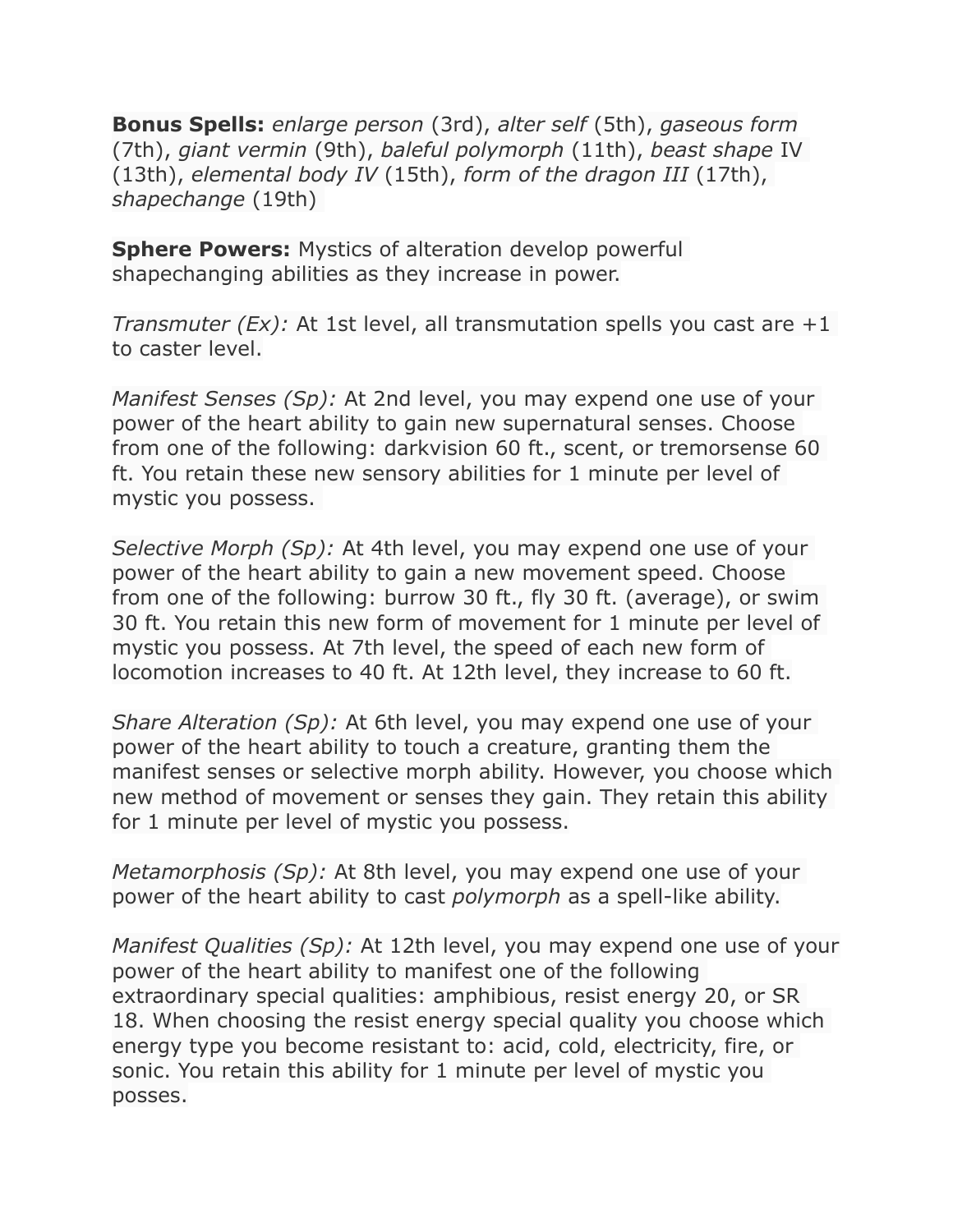*Metamorph Other (Sp):* At 15th level, you may expend two uses of your power of the heart ability to cast *polymorph other* as a spell-like ability.

## **Animism**

You have an innate connection to the natural world.

**Class Skills:** Handle Animal, Survival.

**Bonus Spells:** *charm animal* (3rd), *tree shape* (5th), *summon nature's ally III* (7th), *repel vermin* (9th), *animal growth* (11th), *liveoak* (13th), *creeping doom* (15th), *control plants* (17th), *summon nature's ally IX* (19th).

**Sphere Powers:** Mystics of animism develop an even stronger connection to nature as they increase in level.

*Wild Empathy (Ex):* At 1st level, you gain the wild empathy class ability allowing you to improve the attitude of an animal. This ability functions exactly like the druid wild empathy ability (which is a part of the Nature Bond class feature).

*Nature's Wrath (Su):* At 2nd level, you may expend one use of your power of the heart ability to affect one 10-ft square per level as though it was under the effects of an *entangle* spell. At 5th level, any entangling vegetation in the spell's area become very hard and sharply pointed without changing it's appearance. Creatures that fail their Reflex save and become entangled by the transformed plant life take 1d8 damage per turn that they are entangled. At 7th level, any creature that takes damage from this ability automatically suffers injuries to their feet and legs that slow it's land speed by half. This speed penalty lasts for 24 hours or until the injured creature receives 1 point of magical healing. Nature's wrath lasts for a number of rounds equal to your caster level.

*Whispers of the Green (Su):* At 4th level, you may expend one use of your power of the heart ability to cast *speak with plants* as a spell-like ability.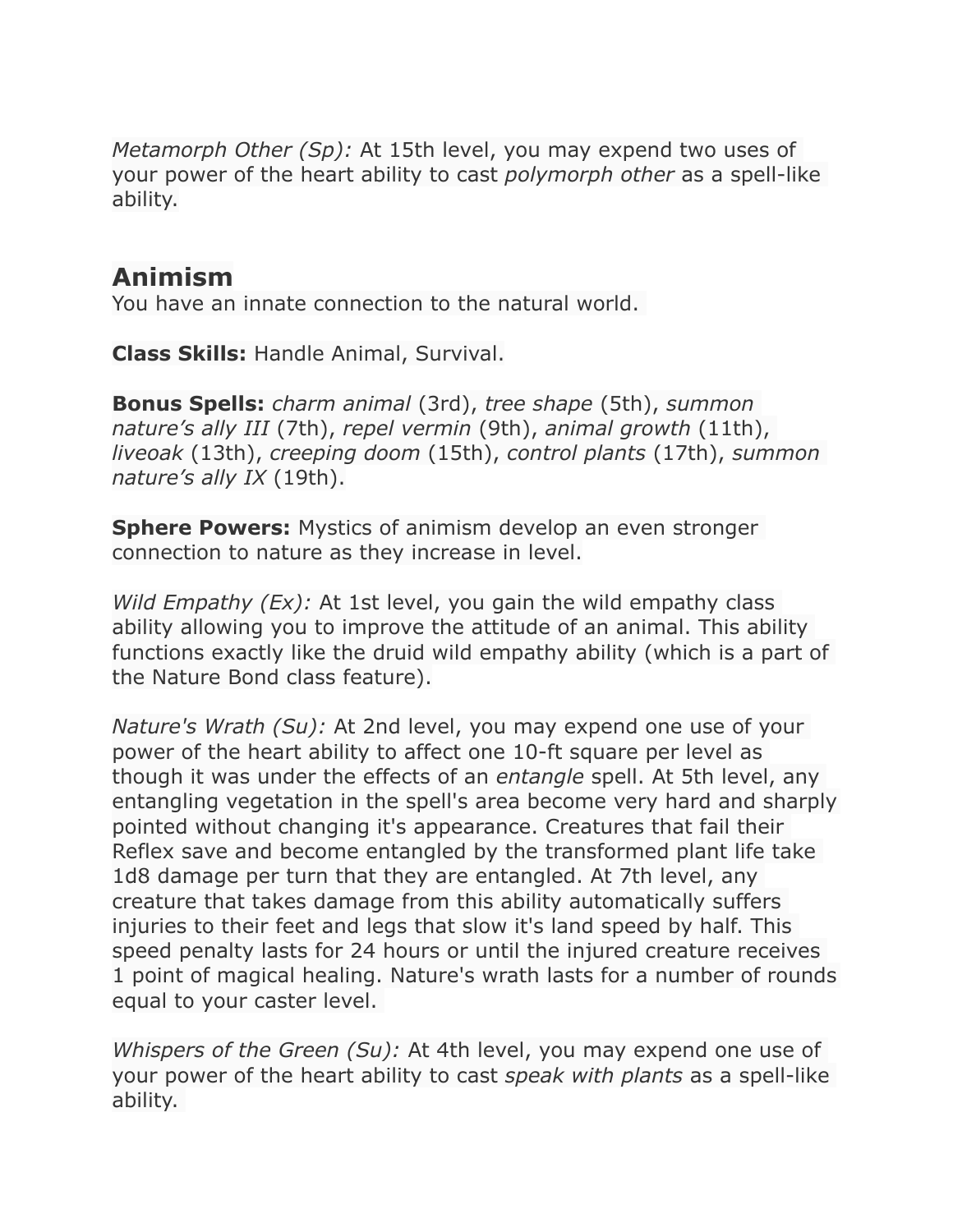*Nature's Hide (Su):* At 6th level, you may expend one use of your power of the heart ability to gain a natural armor bonus equal to your Charisma modifier. This bonus lasts for a number of rounds equal to your caster level.

*Nature's Fangs (Su):* At 8th level, you may expend one use of your power of the heart ability to gain a poisonous bite attack. The bite does 1d6 + 1 ½ your Strength modifier and does 1d3 Constitution damage per round for 6 rounds if the victim fails a Fortitude save (DC 14 + your Wisdom modifier). Poisoned creatures can make a Fortitude save each round to negate the damage and end the affliction. At 9th level, the damage of your bite attack increases to  $1d8 + 1$   $\frac{1}{2}$  times your Strength modifier. Your bite attack is considered a magical attack for the purposes of overcoming damage reduction. You may use the bite attack for a number of rounds equal to your class level.

*Sway With the Wind (Su):* At 12th level, you may expend one use of your power of the heart ability as a reaction to gain all of the immunities associated with the plant type. You keep these immunities for a number of rounds equal to your class level.

*Poisonous Spittle (Su):* At 15th level, you may expend two uses of your power of the heart ability to inflict the poison damage from nature's fangs as a ranged touch attack against any opponent within 30 ft. Two consecutive Fortitude saves are now required to stop the poison damage. You may use this ability for a number of rounds equal to your class level.

#### **Channeling**

You are a master of your physical form.

**Class Skills:** Climb, Swim.

**Bonus Spells:** *jump* (3rd), *bear's endurance* (5th), *haste* (7th), *untiring form* (9th), *righteous might* (11th), *transformation* (13th), *mass bear's endurance* (15th), *regenerate* (17th), *diamond body* (19th).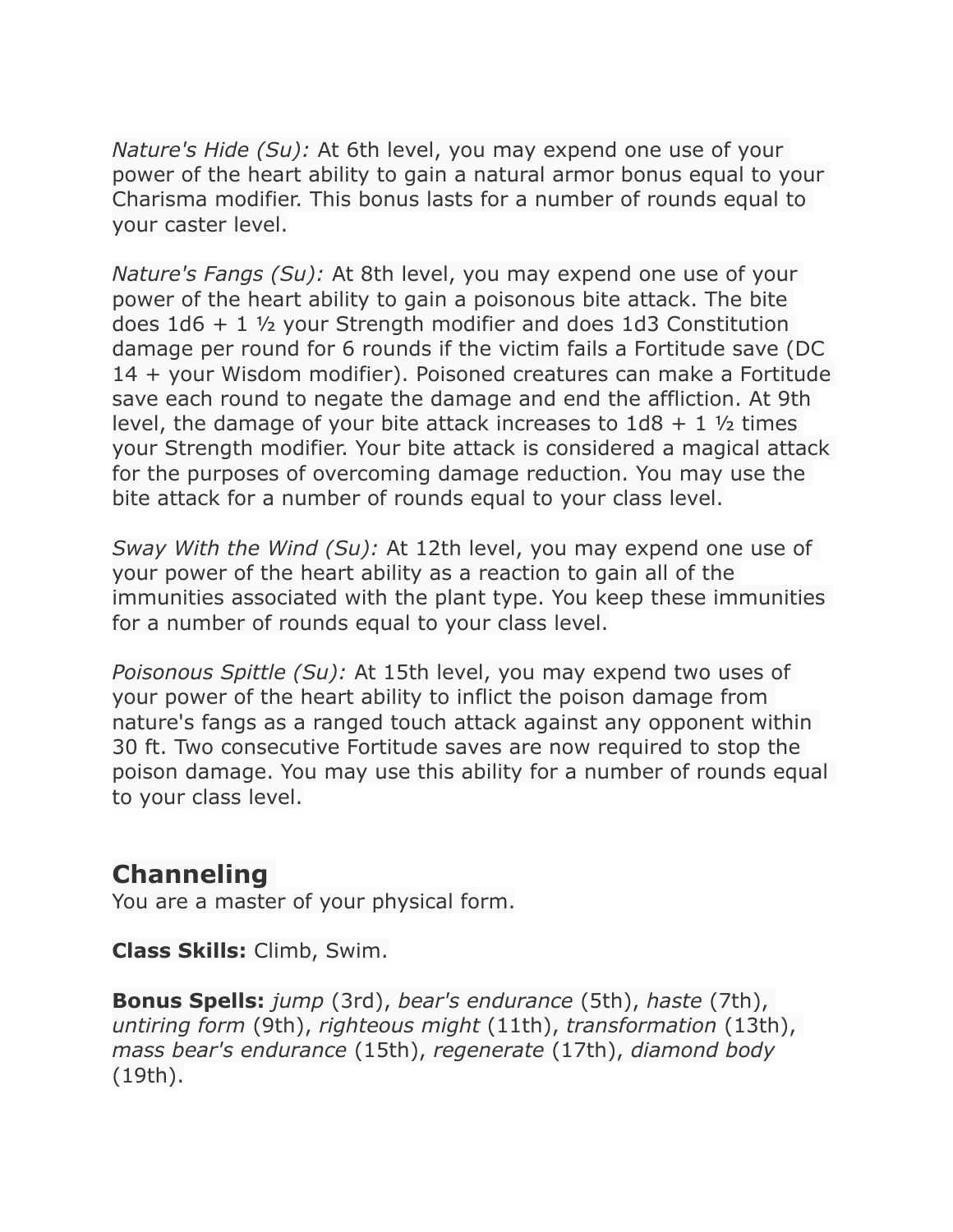**Sphere Powers:** Mystics of channeling gain even more impressive physical abilities as they increase in level.

*Power of Change (Su):* At 1st level, you may apply the Extend Spell feat to any transmutation spell you cast as a swift action. This ability does not use up a spell slot one level higher than the spell's actual level. You can use this ability a number of times per day equal to  $3 +$ your Charisma modifier.

*Power of the Body (Su):* At 2nd level, you may expend one use of your power of the heart of ability to apply a daily +1 enhancement bonus to either your Strength, Dexterity, or Constitution score. You decide which ability score to enhance every morning when preparing your spells and cannot change this bonus for twenty-four hours. At 5th level, the enhancement bonus increases to +2.

*Burst of Speed (Su):* At 4th level, you may expend one use of your power of the heart ability to increase your base land speed by 5 feet for every two mystic levels you possess. At 9th level, you may spend two uses of your power of the heart ability to gain the above benefits and also act as if under a *freedom of movement* spell. Both effects last for a number of rounds equal to your mystic level.

*Enduring Constitution (Su):* At 6th level, you may expend one use of your power of the heart ability to gain fast healing 2 for a number of rounds equal to your mystic level.

*Channeled Force (Su):* At 8th level, you may expend one use of your power of the heart ability to add a bonus equal to one half your mystic level to all damage rolls where your Strength modifier would normally be applicable. This ability lasts for a number of rounds equal to your mystic level.

*Strength of Body (Su):* At 12th level, you may expend one use of your power of the heart ability to remove any of the following conditions from yourself: exhausted, fatigued, nauseated, sickened, or stunned. If the cause of the original condition is still present at the beginning of the next round, then you automatically make a new saving throw.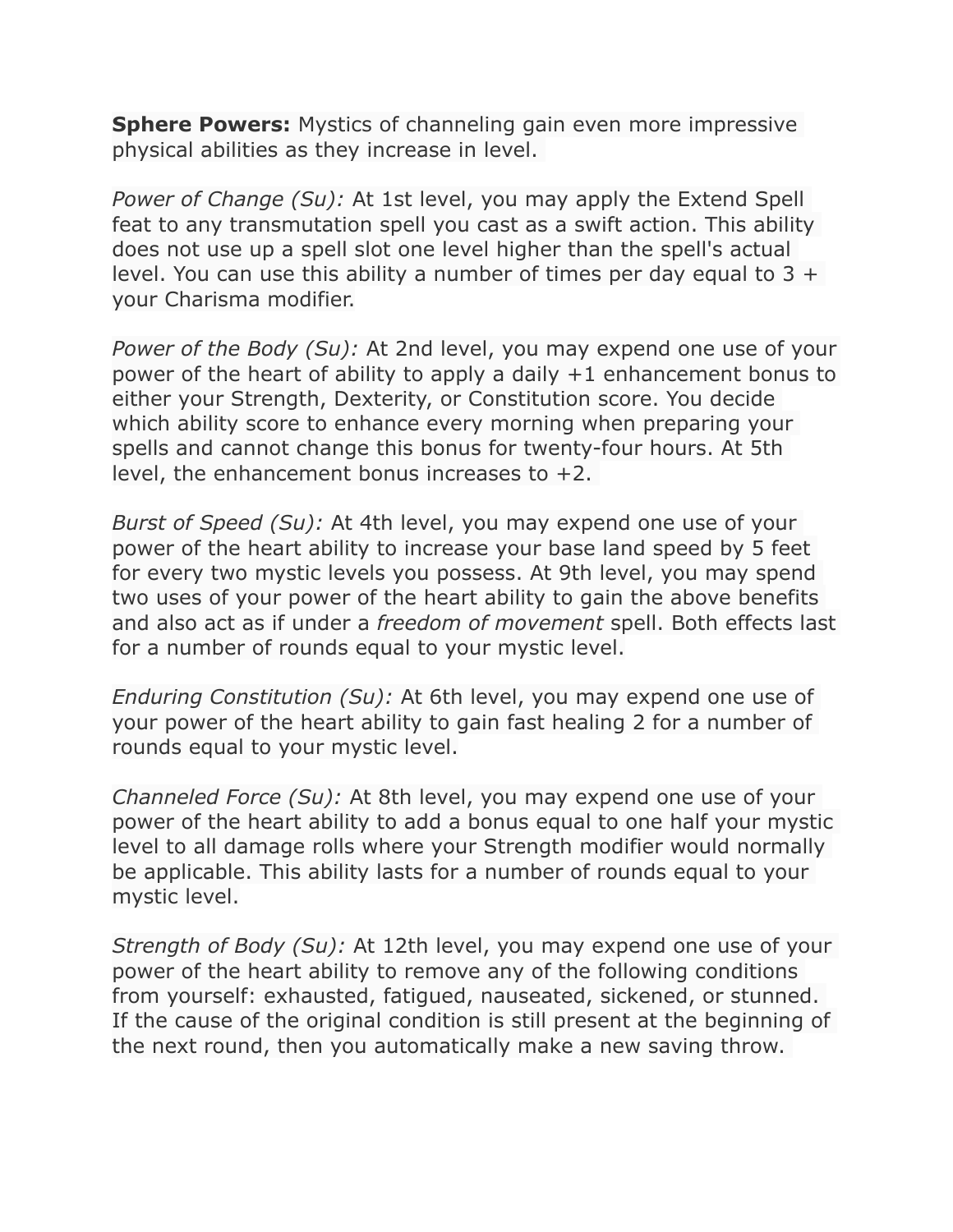*Thick Skin (Su):* At 15th level, you may expend two uses of your power of the heart ability to gain DR 10/- for a number of rounds equal to your mystic level or until this ability has prevented a total of 5 points of damage per caster level (maximum 75 points).

## **Healing**

Your have the ability to repair wounds and restore health to living bodies.

**Class Skills:** Perception, Survival.

**Bonus Spells:** *noble sacrifice* (3rd), *healing hand* (5th), *neutralize poison* (7th), *restoration* (9th), *mass cure light wounds* (11th), *heal* (13th), *slow the river* (15th), *mass cure critical wounds* (17th), *true resurrection* (19th).

**Sphere Powers:** Mystics of healing gain great ability to treat the wounded, and even the dead, as they gain experience.

*Triage (Ex):* At 1st level, you may take a full-round action to determine the amount of damage a creature has sustained and any conditions affecting it. You must touch the creature to understand the degree of their injuries. This ability may also determine the cause of death for deceased creatures, barring significant body decomposition.

*Healing Touch (Sp):* At 2nd level, you may expend one use of your power of the heart ability to cast *cure moderate wounds* as a spell-like ability.

*Invigorate (Su):* At 4th level, you may expend one use of your power of the heart ability to allow a creature to reroll a failed saving throw against the following effects: energy drain, paralysis, poison, sickening or stunning. The creature gets a resistance bonus equal to your Charisma modifier to their new saving throw. You must touch the creature within one round of the failed save in order to use this ability.

*Healer's Resolve (Ex):* At 6th level, you may expend one use of your power of the heart ability to not provoke an attack of opportunity when you cast a spell with the healing descriptor.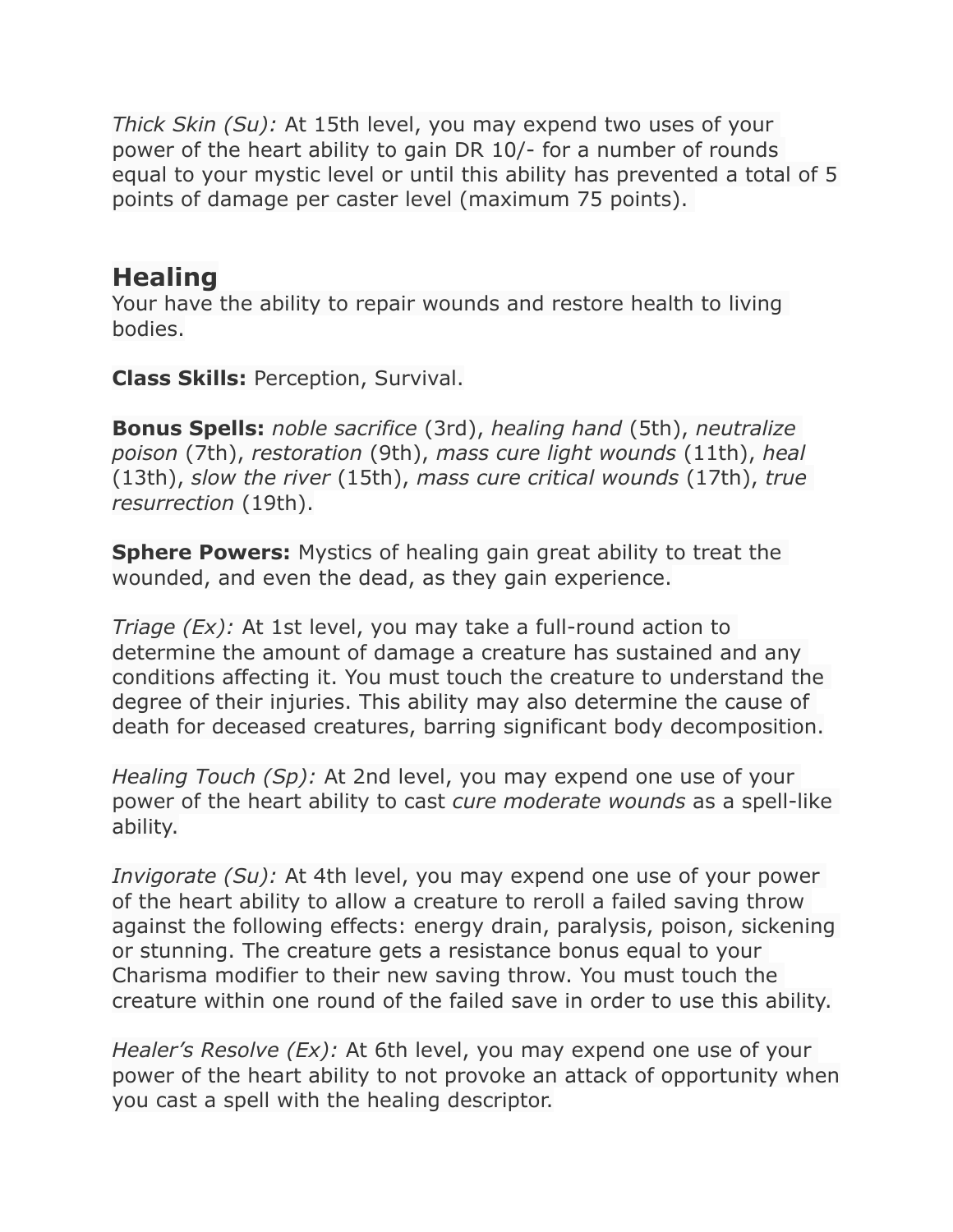*Resuscitate (Su):* At 8th level, you may expend one use of your power of the heart ability to return life to a recently dead creature. The creature can be dead for no longer than 1 minute (10 rounds) and you must touch the target to revive them. You make a Caster Level check at a DC equal to  $10 +$  the target's negative hit points minus  $1/2$  your mystic levels. If you succeed at this check, the target returns to life at 1 hp if the creature's soul is free and willing to return. If the subject's soul is not willing to return, the resuscitate does not work. While this ability repairs some lethal damage, the body of the creature to be raised must be whole. Otherwise, missing parts are still missing when the creature is brought back to life. A creature who had been turned into an undead creature or killed by a death effect can't be raised with this ability. Constructs, elementals, outsiders, and undead creatures can't be resuscitated.

*Healer's Resilience (Su)*: At 12th level, you may expend one use of your power of the heart ability to cast spells with the healing descriptor as if using the Silent Spell or Still Spell feats. Spells cast using this ability do not increase in spell level or casting time.

*Master of Healing (Sp):* At 15th level, you may expend two uses of your power of the heart ability to cast *mass heal* as a spell-like ability.

#### **Meditation**

Your iron will and spiritual balance grant you even greater magics.

**Class Skills:** Knowledge (any one), Perception.

**Bonus Spells:** *clarity of thought* (3rd), *owl's wisdom* (5th), *locate object* (7th), *tongues* (9th), *commune* (11th), *find the path* (13th), *spell turning* (15th), *mind blank* (17th), *foresight* (19th).

**Sphere Powers:** Mystics of meditation gain more impressive mental focus and spiritual awareness as they increase in level.

*Uncanny Dodge (Ex):* Starting at 1st level, you may react to danger before your senses would normally allow you to do so. You cannot be caught flat-footed, even if the attacker is invisible. You can still lose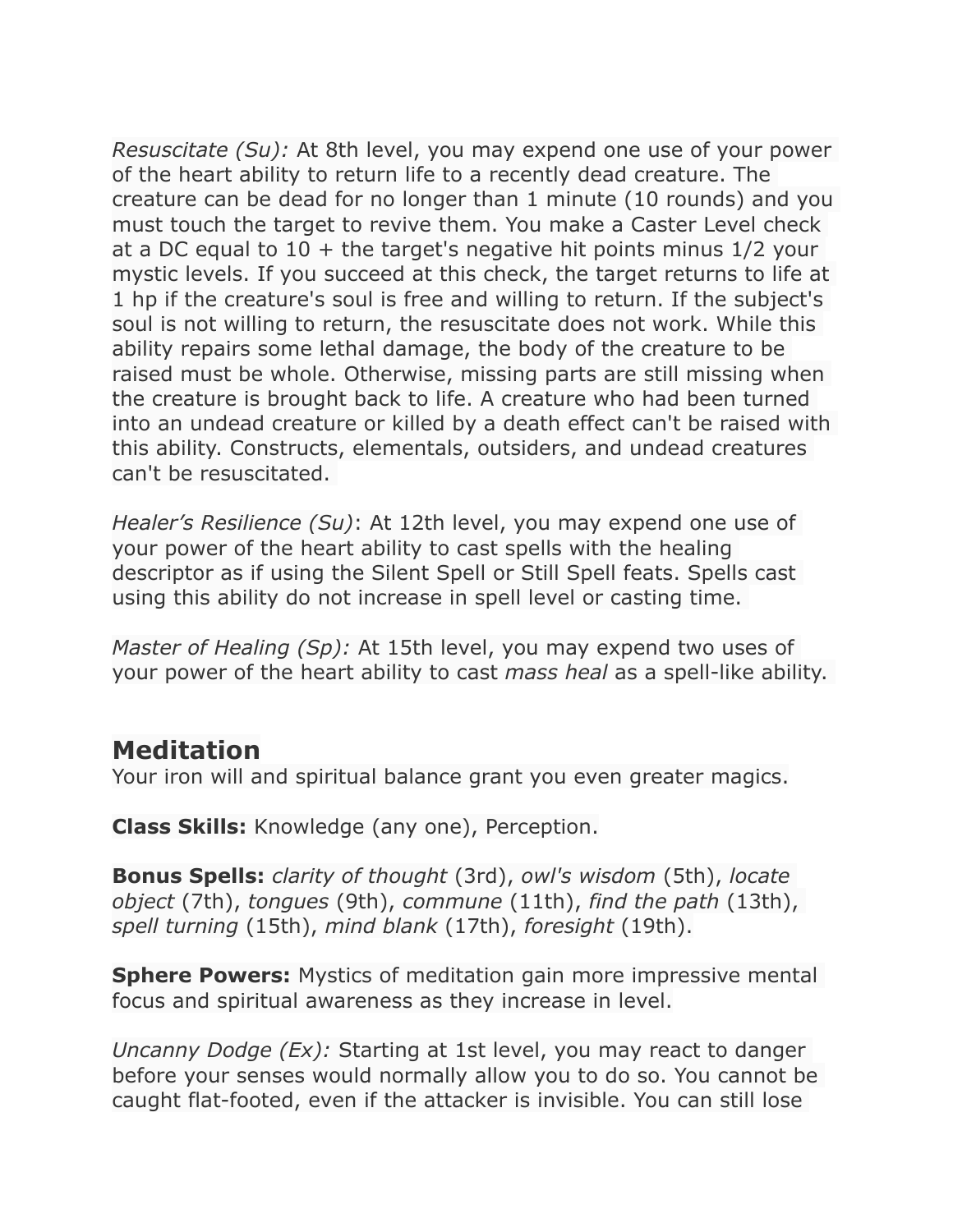your Dexterity bonus to AC if immobilized. You can still lose your Dexterity bonus to AC if an opponent successfully uses the feint action against you. If you already have uncanny dodge from a different class, you automatically gain improved uncanny dodge instead.

*Centered Heart (Su):* At 2nd level you may enter a meditative trance as a full-round action. While in this trance, you heal a number of hit points equal to your character level per hour. If you meditate for four consecutive hours, when you emerge from the trance you recuperate as if you had rested for eight hours for the purposes of recovering hit points and ability score points lost to ability damage.

*Power of the Soul (Su):* At 4th level, you may expend one use of your power of the heart of ability to apply a daily +1 enhancement bonus to either your Intelligence, Wisdom, or Charisma score. You decide which ability score to enhance every morning when preparing your spells and cannot change this bonus for twenty-four hours. At 7th level, the enhancement bonus increases to +2.

*Inner Knowledge (Su):* At 6th level, you may expend one use of your power of the heart ability to apply a +4 insight bonus to any one Intelligence or Wisdom based skill check. This bonus only applies to your next die roll using that skill.

*Contemplative Strike (Su):* At 8th level, you may expend one use of your power of the heart ability to make an enhanced unarmed strike against a target creature. You add  $+1$  to your attack roll for every five levels of mystic you possess. If your attack hits, the target takes subdual damage and must make a Will save (DC  $10 + \frac{1}{2}$  mystic level + mystic's Wis modifier) or be affected by a *calm emotions* spell. Making an unarmed strike with this ability does not provoke an attack of opportunity.

*Strength of Will (Su):* At 12th level, you may expend one use of your power of the heart ability to remove any of the following conditions from yourself: confused, fascinated, frightened, or shaken. If the cause of the original condition is still present at the beginning of the next round, then you automatically make a new saving throw. You may also use this ability to gain a bonus equal to your Charisma modifier to any Concentration checks.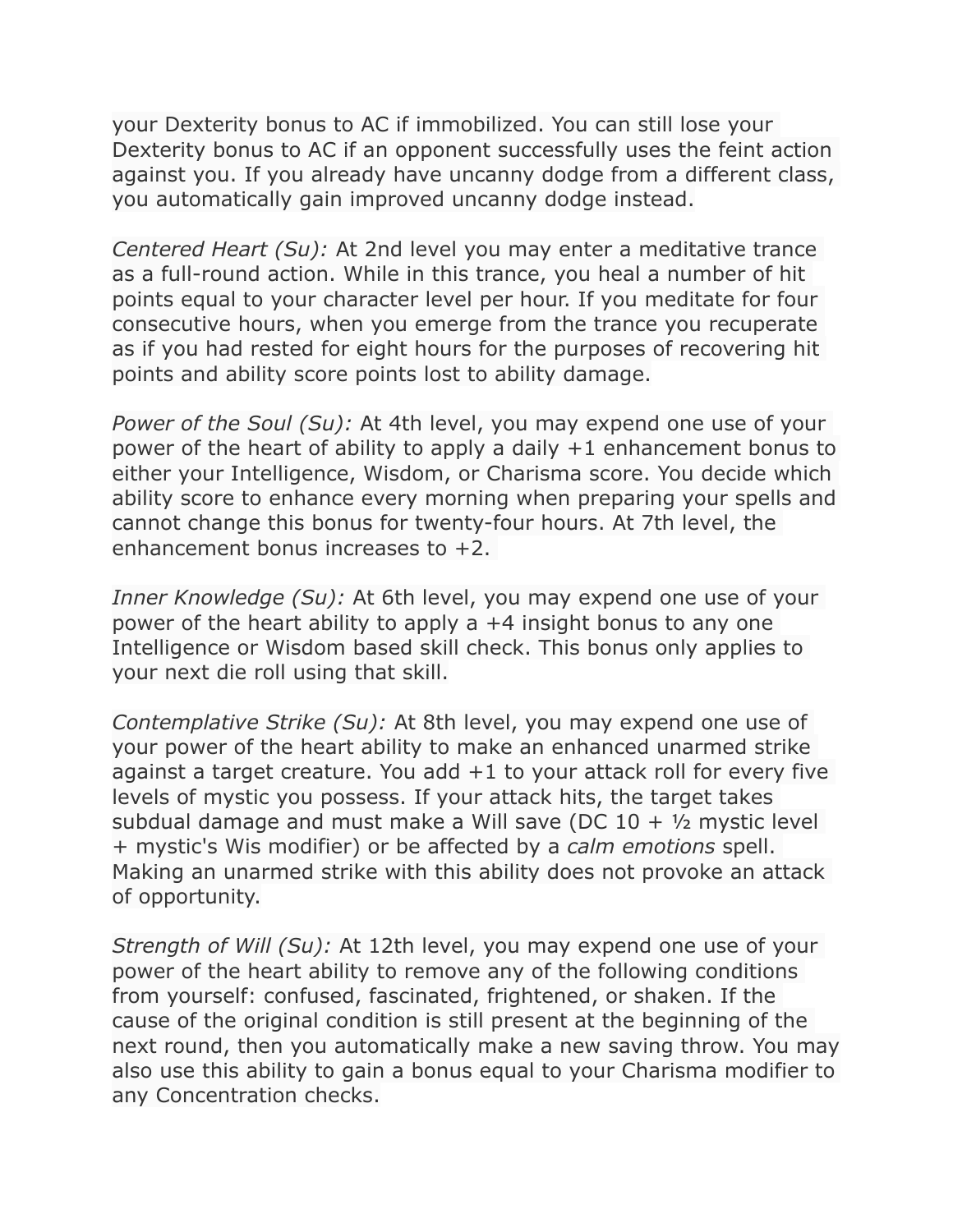*Defended Mind (Su):* At 15th level, you may expend two uses of your power of the heart ability to gain spell resistance equal to  $10 +$  your mystic level or immunity to enchantment and mind-affecting effects for 1 minute per level.

#### **Mentalism**

You can communicate with and dominate another mind by sheer force of will.

**Class Skills:** Bluff, Perception.

**Bonus Spells:** *calm emotions* (3rd), *suggestion* (5th), *discern lies* (7th), *dominate person* (9th), *phantasmal killer* (11th), *mass suggestion* (13th), *insanity* (15th), *power word stun* (17th), *dominate monster* (19th).

**Sphere Powers:** Mystics of the mentalism sphere gain even more impressive mental powers as they increase in level.

*Know Your Enemy (Sp):* At 1st level you can study any creature within 30 ft. with an Intelligence score of 3 or greater to gain advantages against them. If the target fails their saving throw you gain an insight bonus equal to half your character level on all attack rolls, Bluff, Diplomacy, and Intimidate skill checks for 1 hour per caster level against them. This is a mind-affecting effect. The DC is Intelligencebased.

*An Open Book (Sp):* At 2nd level you may expend one use of your power of the heart ability to cast *detect thoughts* as a spell-like ability. At 5th level, you know if the target deliberately and knowingly speaks a lie if they fail a second saving throw. At 7th level, you may attempt to telepathically discern one fact known by the subject. Each fact that you attempt to learn in this manner requires another saving throw by the target. If the target succeeds in their saving throw you may not attempt to glean this fact from their mind for another 24-hours. The save DC is Intelligence-based.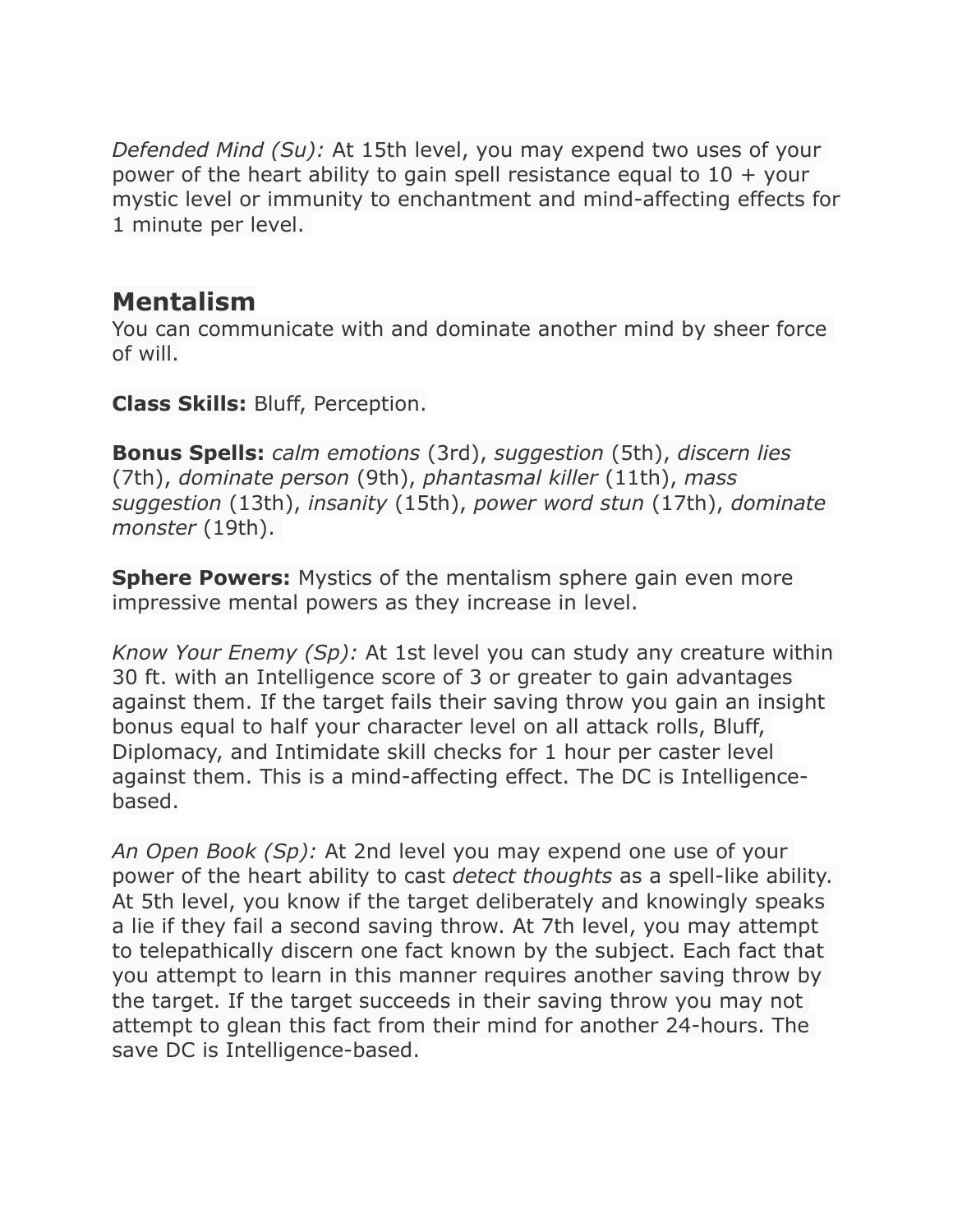*Project Thoughts (Su):* At 4th level you may expend one use of your power of the heart ability to communicate telepathically with a target creature up to a distance of 1 mile per level of mystic you possess. The target must have an Intelligence score of 3 or higher and be on the same plane as you for the thought projection to work. Through this telepathic link you and the target can communicate telepathically regardless of language for a duration of 1 minute per level. If the target is unwilling to communicate with you they may make a Will save to ignore you. If their saving throw succeeds you may not attempt to communicate mentally with the target for 24 hours unless they allow you to. The save is Intelligence based.

*Powerful Spirit (Su):* At 6th level you may expend one use of your power of the heart ability to remove the fatigued or exhausted condition from yourself.

*Thought Blast (Sp):* At 8th level you may expend one use of your power of the heart ability to attack one target within 30 ft. as a standard action. The target must succeed on a Will save or take 1d8 damage for every two mystic levels you possess. At 12th level, any target who takes damage in this way is also staggered for 1 round. A target cannot be staggered this way twice in a twenty-four hour period. The save is Intelligence-based.

*Unnatural Awareness (Su):* At 12th level you may expend one use of your power of the heart ability to act during a surprise round, even if you were unaware of the other combatants.

*Like a Steel Trap (Sp):* At 15th level you may expend two uses of your power of the heart ability to cast *mind blank* as a spell-like ability.

#### **Necromancy**

Your connection to the dead allows you to manipulate their power for your own gain.

**Class Skills:** Bluff, Stealth.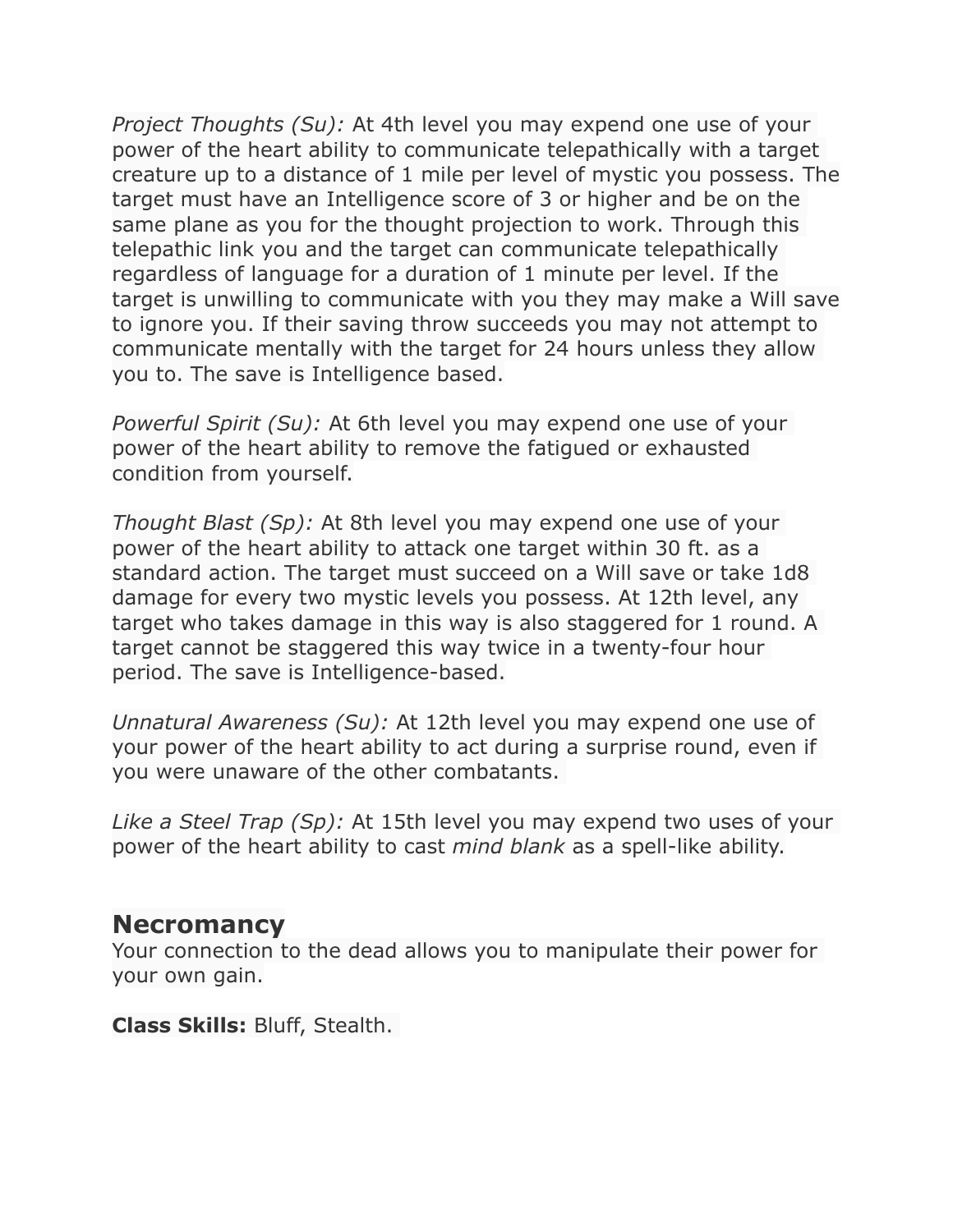**Bonus Spells**: *ray of enfeeblement* (3rd), *ghoul touch* (5th), *animate dead* (7th), *bestow curse* (9th), *magic jar* (11th), *shadow walk* (13th), *waves of exhaustion* (15th), *horrid wilting* (17th), *soul bind* (19th).

*Deathsight (Su):* At 1st level, you may detect the strength and location of each undead aura within your line of sight, at will, just as if you had cast the spell *detect undead* and concentrated for three rounds. If the undead aura is outside of your line of sight you may discern its direction, but not its location.

*Command Undead (Su):* At 2nd level, you gain Command Undead as a bonus feat. However, instead of using a channel energy usage to activate it you expend one use of your power of the heart ability.

*Soul Siphon (Su):* At 4th level, you may expend one use of your power of the heart ability to absorb the life force of any one creature within 30 ft. at -1 hit points or lower. If the subject fails its saving throw (DC 14 + Wisdom modifier), it dies, and you gain 1d8 temporary hit points and a +2 enhancement bonus to Strength. Additionally, your effective caster level goes up by  $+1$ , improving spell effects dependent on caster level. This increase in effective caster level does not grant you access to more spells. These effects last for 10 minutes per HD of the subject creature.

*Fury of the Grave (Su):* At 6th level, you may expend one use of your power of the heart ability to give  $a + 1$  profane bonus to either the attacks, armor class or initiative checks of any undead currently under your control. At 7th level, the bonus increases to +2. At 12th level, the bonus increases to  $+3$ . This bonus lasts for rounds equivalent to 3  $+$ your Charisma modifier.

*Terrifying Presence (Su):* At 8th level, you may expend one use of your power of the heart ability to create an aura of fear in a 20 ft. radius from you. The affected creatures become frightened. If the subjects succeeds on a Will save  $(10 +$  your mystic level + your Charisma modifier) it is shaken for one round. Creatures with more than 4 HD are immune to this effect. At 7th level, the radius of effect increases to 40 ft. and will affect creatures with up to 6 HD. At 9th level, the radius of effect increases to 60 ft. and will affect all creatures – including undead. This is a fear-based, mind-effecting affect.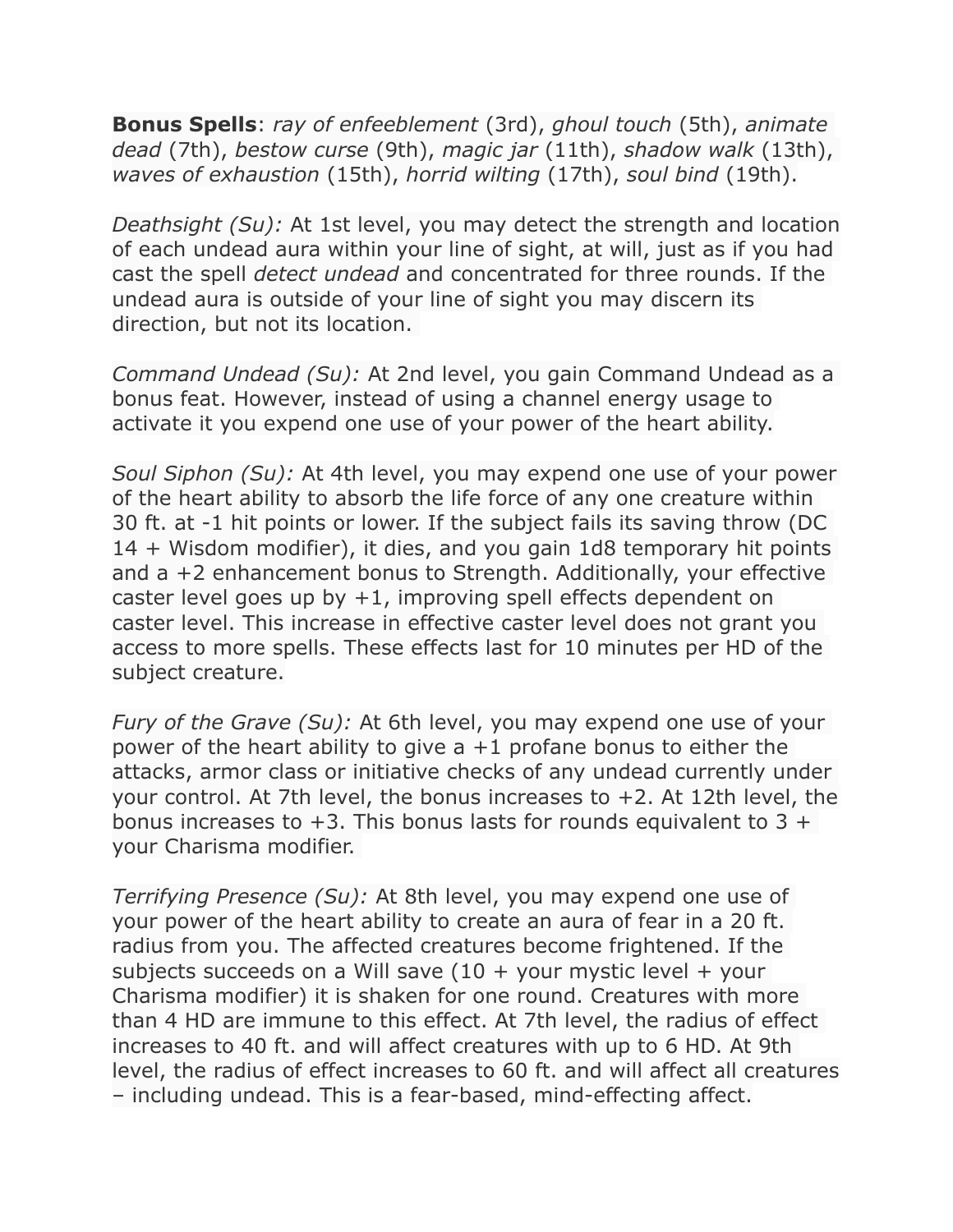*Unholy Summons (Su):* At 12th level, you may expend one use of your power of the heart ability to cast *create undead* as a spell-like ability. If you attempt to magically command the creature created by the spell, the subject receives a -2 penalty to its Will save.

*I am Become Death (Su):* At 15th level, you may expend two uses of your power of the heart ability to acquire a number of undead traits for a number of rounds equal to your mystic level. You gain immunity to mind-affecting affects, bleed damage, death effects, disease, paralysis, poison, sleep effects, stunning, nonlethal damage, ability drain, energy drain, and exhaustion and fatigue effects. In addition, you gain immunity to cold and a paralyzing gaze attack. While this ability is active you can, as a standard action, make a gaze attack against any creature within 30 ft. That creature must make a Fortitude save equal to  $10 + 1/2$  your mystic level + your Wis modifier or be paralyzed for a number of rounds equal to your mystic level. Any creature that successfully makes this save is immune to your gaze attack for the next 24 hrs.

## **Sensitivity**

You can see and understand how the auras of living creatures are affected by the passage of time.

**Class Skills:** Knowledge (history), Perception.

**Bonus Spells:** *status* (3rd), *confluence* (5th), *displacement* (7th), *insight of Yarus* (9th), *true seeing* (11th), *veil* (13th), *repulsion* (15th), *moment of prescience* (17th), *sympathy* (19th).

**Sphere Powers:** Sensitivity mystics develop the ability to manipulate and bolster the auras of others as their magic grows.

*Detect Aura (Su):* At 1st level, you may sense the presence of good, evil, law or chaos within a 60 ft. cone as an orison. You must decide which of these auras you are searching for when you activate this ability. You are able to immediately determine the number of creature auras within the area of effect, but nothing else.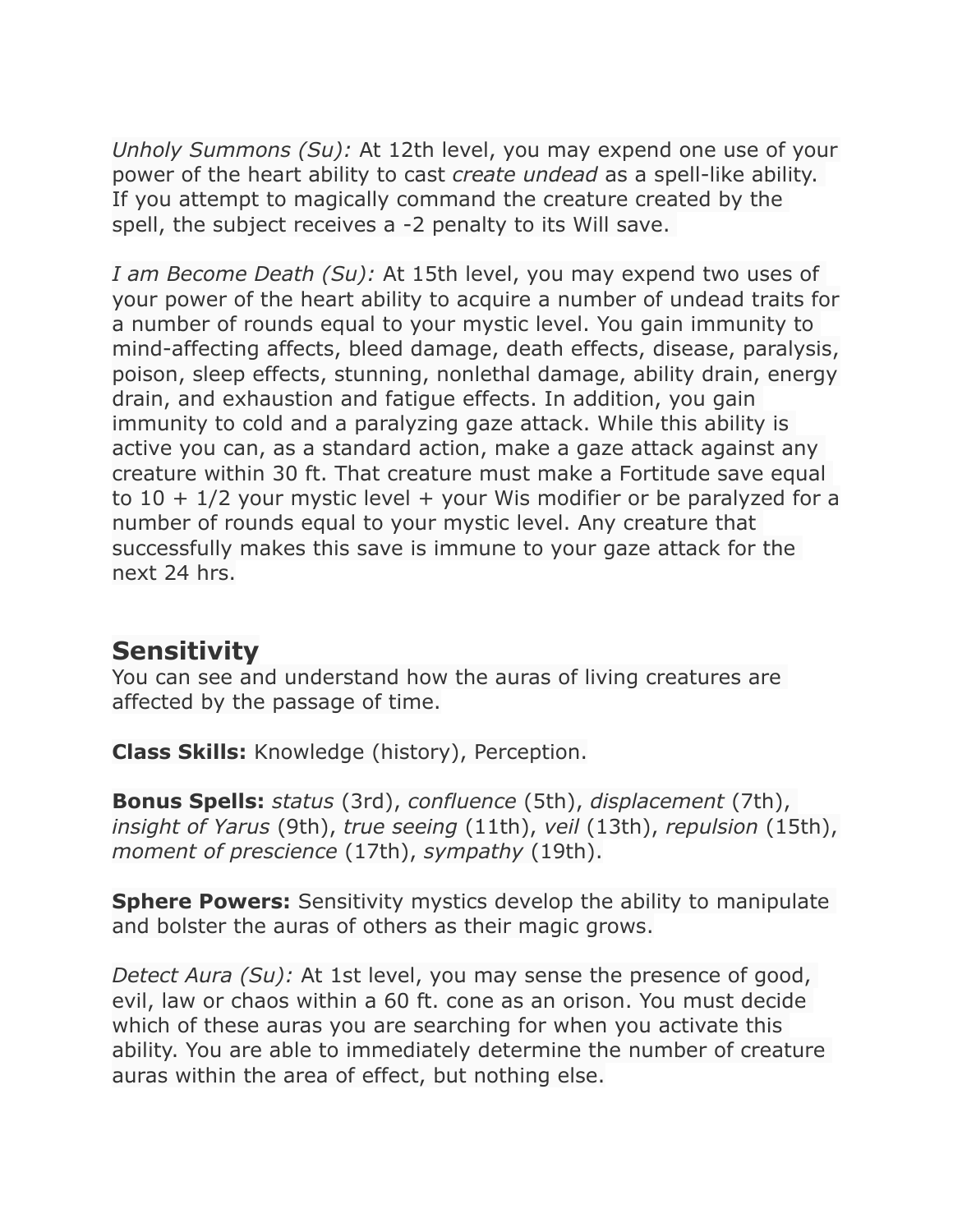*Insightful Defense (Su):* At 2nd level, you may expend one use of your power of the heart ability to penalize one opponent's Armor Class within 30 ft. by -1. You receive a +1 insight bonus to your Armor Class in return. At every four levels after 2nd you can select an additional target (including the first one) to receive a further -1 penalty to their Armor Class. The target's alignment must be within one step of your own to be affected.

*Uncanny Awareness (Su):* At 4th level, you choose two skills that are Wisdom or Charisma-based. You may spend a use of your power of the heart ability to gain a bonus equal to your Charisma modifier, plus one for every four mystic levels you possess, to these skills for a number of rounds equal to your mystic level. At every even-numbered mystic level after 4th (6th, 8th, and so on), you may choose to replace a previously chosen skill with a new Wisdom or Charisma-based skill to apply uncanny awareness to.

*Heart of Truth (Su):* At 6th level, you may expend one use of your power of the heart ability to cast *zone of truth* as a spell-like ability centered on yourself. This functions exactly as the spell, except that the effect of the spell moves with you.

*Precognition (Su):* At 8th level, you may expend one use of your power of the heart ability to reroll any one attack roll, critical hit confirmation roll, or caster level check made to overcome spell resistance. You must decide to use this ability after the first roll is made, but before the results are revealed by the GM. You must take the second result, even if it is worse.

*Hold the Current (Su):* At 12th level, you may expend on use of your power of the heart ability to target multiple creatures with a *frozen moment* spell as a spell-like ability. You may target one additional creature for every five levels of mystic you possess.

*Descrying Sight (Su):* At 15th level, you may expend two uses of your power of the heart ability to cast an amplified version of *true seeing* on yourself as a spell-like ability. This ability functions exactly as the spell except that it has a duration of 10 minutes per mystic level you possess. Descrying sight can also penetrate 5 ft. of solid material per 2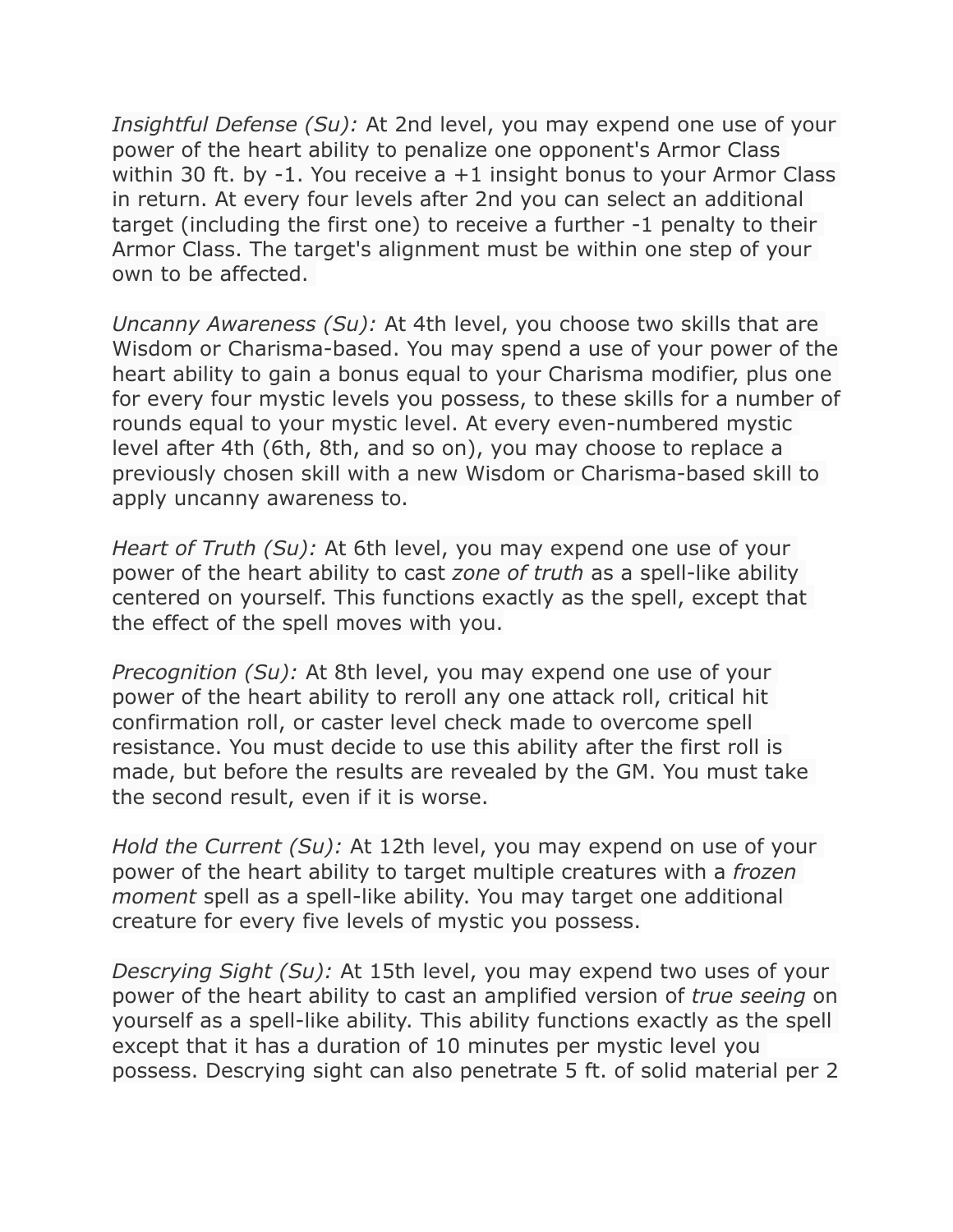mystic levels you possess and automatically see through mundane disguises.

## **Spiritualism**

You have a powerful connection to the spirit world.

**Class Skills:** Linguistics, Use Magic Device.

**Bonus Spells:** *see invisibility* (3rd), *false life* (5th), *speak with the dead* (7th), *remove curse* (9th), *atonement* (11th), *greater restoration* (13th), *ethereal jaunt* (15th), *discern location* (17th), *energy drain* (19th).

**Sphere Powers:** Mystics of the spiritaulism sphere gain an even stronger connection to the River of Souls as they increase in level.

*Deathsight (Su):* At 1st level, you may detect the strength and location of each undead aura within your line of sight, at will, just as if you had cast the spell *detect undead* and concentrated for three rounds. If the undead aura is outside of your line of sight you may discern its direction, but not its location.

*Whispers of the Dead (Su):* At 2nd level, you may expend one use of your power of the heart ability to gain  $a + 2$  insight bonus to any Knowledge skill checks or an initiative check at the start of a battle. At 7th level, the insight bonus increases to a +4. At 12th level, the insight bonus increases to a +6.

*Spirit Touched (Su)* At 4th level, you can expend one use of your power of the heart ability to add a +1 enhancement bonus to any nonmagical suit of clothing or armor. This enhancement bonus, and the item's armor bonus, now count against the attacks of corporeal and incorporeal creatures just like the *ghost touch* special quality. This effect lasts 1 minute per caster level. At 7th level, and every four levels thereafter, the enhancement bonus increases by +1. At 9th level, you may also expend one use of your power of the heart ability to imbue any weapon you wield (including natural weapons) with the *ghost touch* special quality.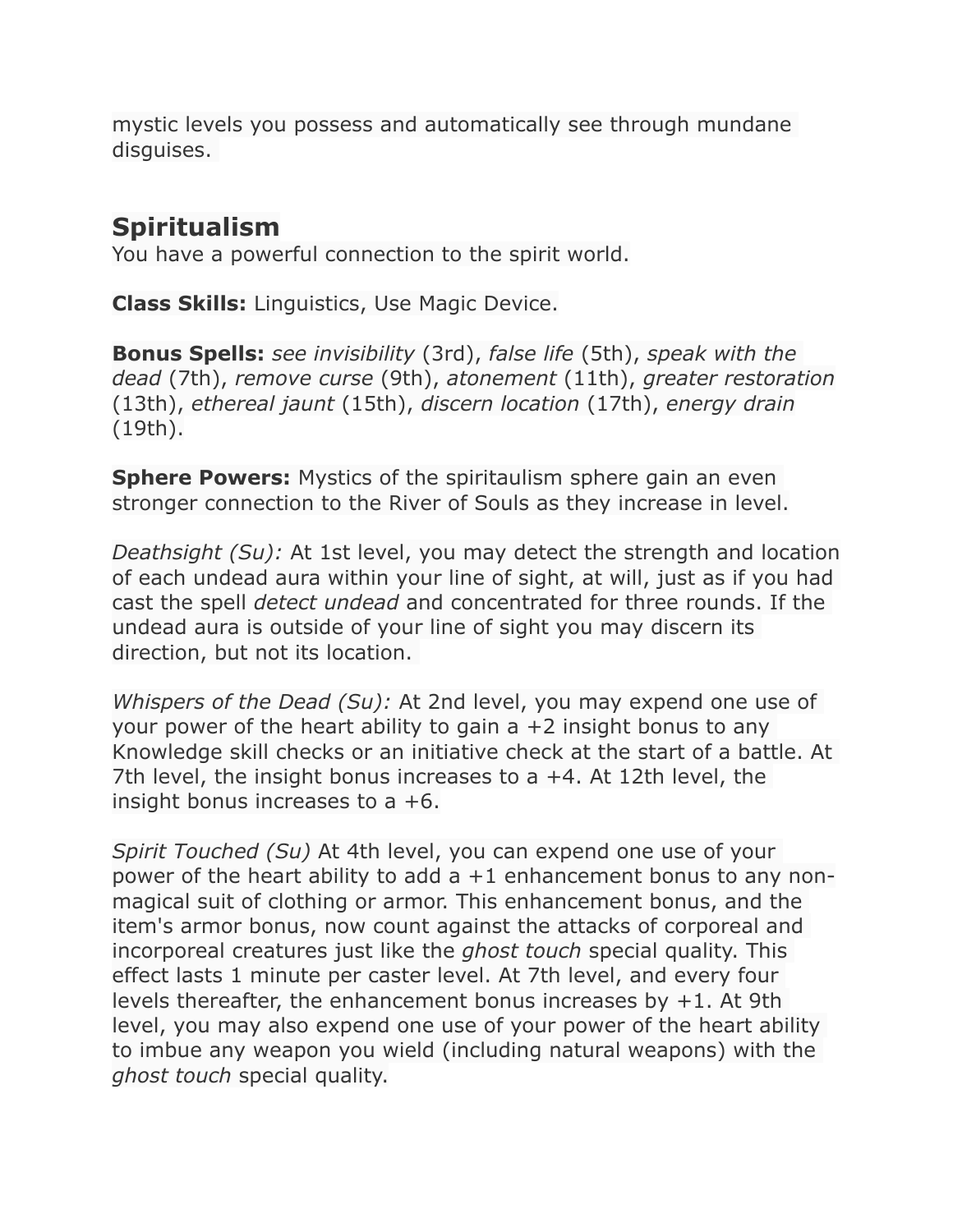*Spiritual Resilience (Su):* At 6th level, you may expend one use of your power of the heart ability to cast *death ward* as a spell-like ability.

*Extrasensory Perception (Su):* At 8th level, you may expend one use of your power of the heart ability to link your senses to those of the many unseen spirits that follow in your wake. The spirits function as a single invisible magical sensor that moves at a fly speed of 30 ft. (perfect) up to a range of 200 ft.  $+$  20 ft./level. The sensor remains functional as long as you maintain concentration. When you stop concentrating your connection to the spirit world is broken and the sensor vanishes. Your spirit sensor allows you to hear or see anything that you could detect normally. However, magically or supernaturally enhanced senses do not function through the spirits' eyes. At 10th level, your spirit sensor gains darkvision 30 ft. and you receive a +4 insight bonus to all Perception skill checks made through it.

*Protective Spirit (Su):* At 12th level, you may expend one use of your power of the heart ability to share your power of the heart enhancement bonus with any companions within 30 ft. who can see and hear you. This bonus lasts for a number of rounds equal to the mystic's Wisdom modifier (minimum of 1).

*Between two Worlds (Su):* At 15th level, you may expend two uses of your power of the heart ability to gain the incorporeal subtype for a number of rounds equal to your mystic level.

# **NOBLE**

**Classes - Noble Alignment:** Any. **Hit Die:** d8

The noble uses the same Base Attack and Saves progressions as detailed on Table 2-4 on p. 51 of the *Dragonlance Campaign Setting*. Their starting character wealth is  $6d6 \times 10$  stl.

## **Class Skills**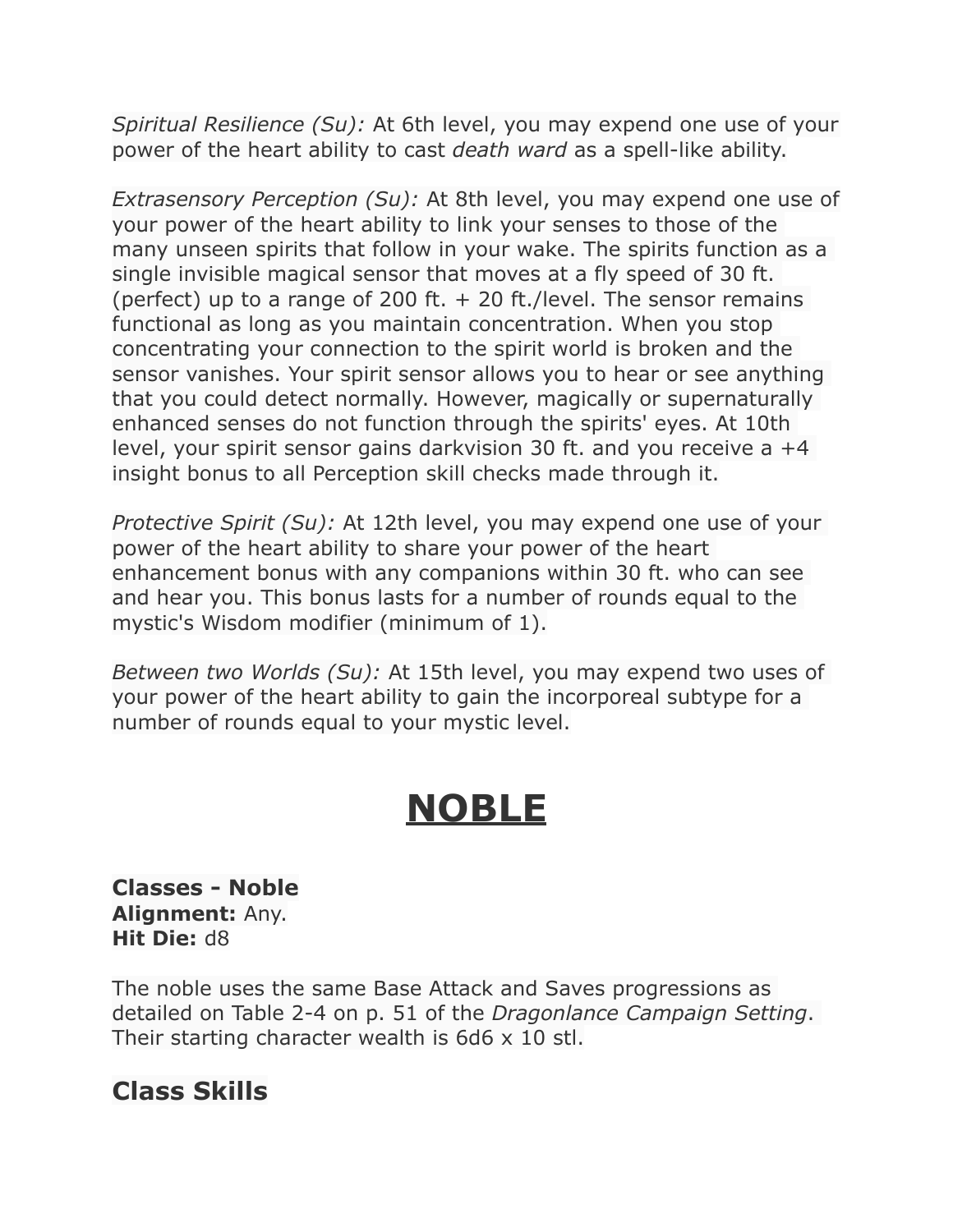The noble's class skills are Appraise (Int), Bluff (Cha), Diplomacy (Cha), Intimidate (Cha), Knowledge (all) (Int), Linguistics (Int), Perception (Wis), Perform (Cha), Profession (Wis), Ride (Dex), and Sense Motive (Wis).

**Skill Ranks per Level:** 4 + Int modifier.

#### **Class Features**

The following are class features of the noble.

**Weapon and Armor Proficiency:** Nobles are proficient with all simple weapons and martial weapons, light armor, and shields (except tower shields).

**Bonus Class Skill (Ex):** At 1st level, a noble may designate any one cross-class skill as a class skill. This represents an area of study unique to the noble's background.

**Favor (Ex):** Nobles are particularly skilled at applying pressure in social situations to get what they want. Whenever a noble uses their Diplomacy skill to change the initial attitudes of nonplayer characters or make requests of a creature they may roll twice and choose the higher result. They can use this ability a number of times per day equal to  $3 + \frac{1}{2}$  their noble levels (to a minimum of one time per day at 1st level).

**Wealth (Ex):** At 2nd level, a noble can exchange a letter of credit or another campaign appropriate token for an amount of steel pieces equal to 100 x their noble level. This may be done each time the character takes a new noble level. The funds come from the noble's family, a secret patron, or other appropriate sources. However, the wealth token may only be exchanged in a settlement with a Purchase Limit of 2,000 stl or more per Table 7-36 in the *GameMastery Guide*.

**Career Path (Ex):** At 2nd level, a noble must select one of two career paths to pursue: armiger or master ambassador. The noble's martial or social expertise manifests itself in the form of bonus feats at 2nd, 6th, 10th, 14th, and 18th levels and specialized class abilities at 4th, 8th, 12th, 16th, and 20th levels.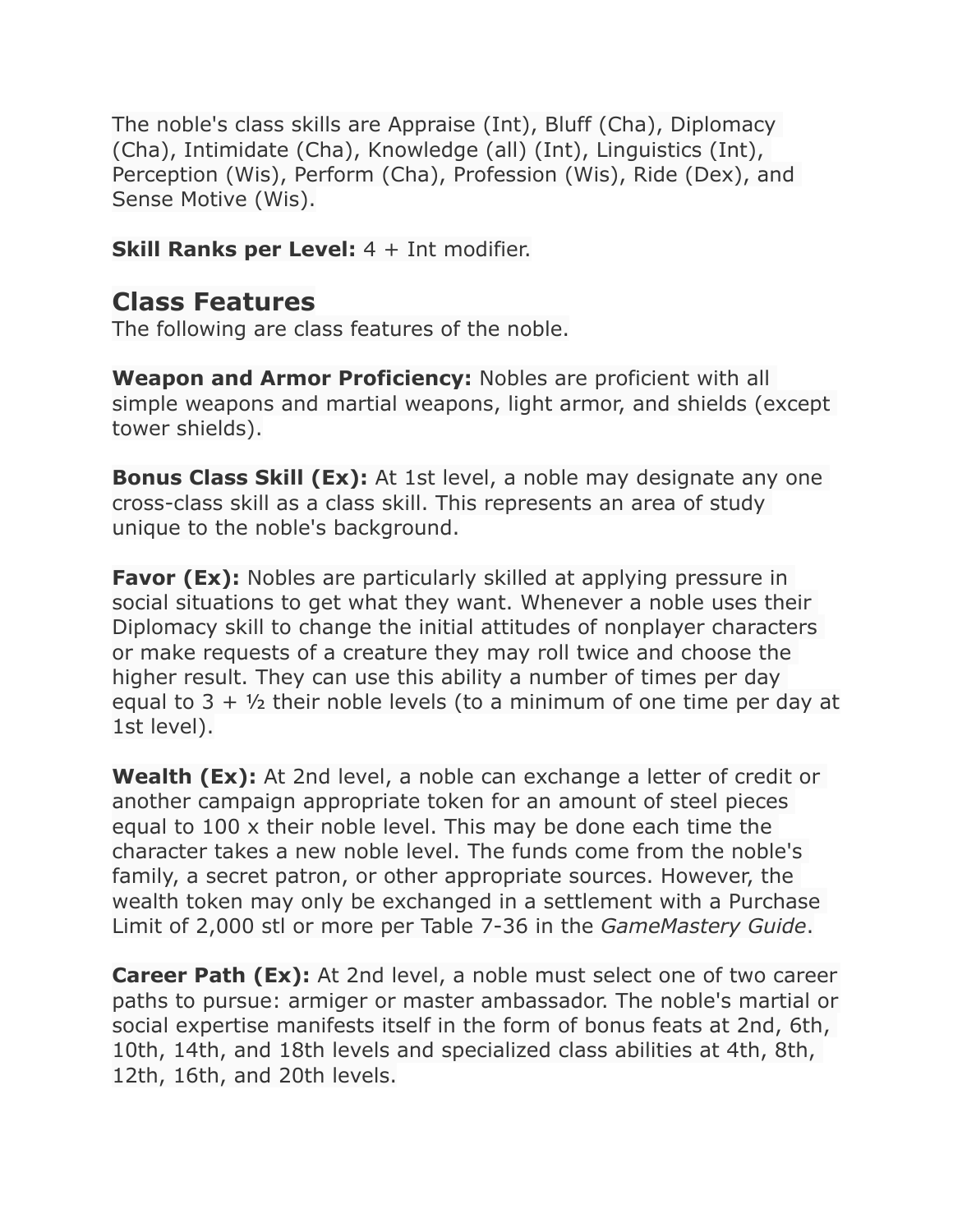If the noble chooses the armiger path they may choose from the following list whenever they gain a career path feat: Combat Expertise, Defensive Combat Training, Dodge, Improved Initiative, Mounted Combat, Quick Draw, Point Blank Shot, Two-Weapon Fighting, Weapon Finesse, and Weapon Focus. At 10th level, the noble adds Dazzling Display, Mounted Archery, and Ride-by Attack to the list.

If the noble chooses the master ambassador path they may choose from the following list whenever they gain a career path feat: Alertness, Catch Off-Guard, Charming, Deceitful, Iron Will, Mimic, Persuasive, Skill Focus, Stealthy, and Throw Anything. At 10th level, the noble adds Leadership, Improved Iron Will, and Improvised Weapon Mastery to the list.

Once a noble chooses a career path it cannot be changed.

*Call to Arms (Ex):* A 4th-level noble who chooses the armiger career path picks a large city, metropolis, or country. Whenever the noble is in the chosen theater of operations he may draw upon a small pool of loyal warriors of identical alignment to assist him in his endeavors. The number of warriors in the pool is equal to the noble's base Charisma modifier. This number may be increased by permanent magic items such as a *headband of alluring charisma*, but not by spells or spell-like abilities that temporarily increase the noble's Charisma, like *eagle's splendor*. The total levels of these warriors may not exceed one half of the armiger's noble class levels.

For example, a 4th-noble with a +2 Charisma modifier could choose to summon two 1st level warriors or one 2nd level warrior while in a theater of operations.

At 8th, 12th, and 16th levels the armiger may add another large city, metropolis, or country to their active theaters of operations, or increase the number of allies that may be summoned in a specific theater by  $+2$ .

If any or all of the warriors in the armiger's pool are killed while in service to the noble, if the armiger is within one of his theaters of operations he can replace them by expending one use of his noble rhetoric ability. All summoned warriors respond to the armiger's call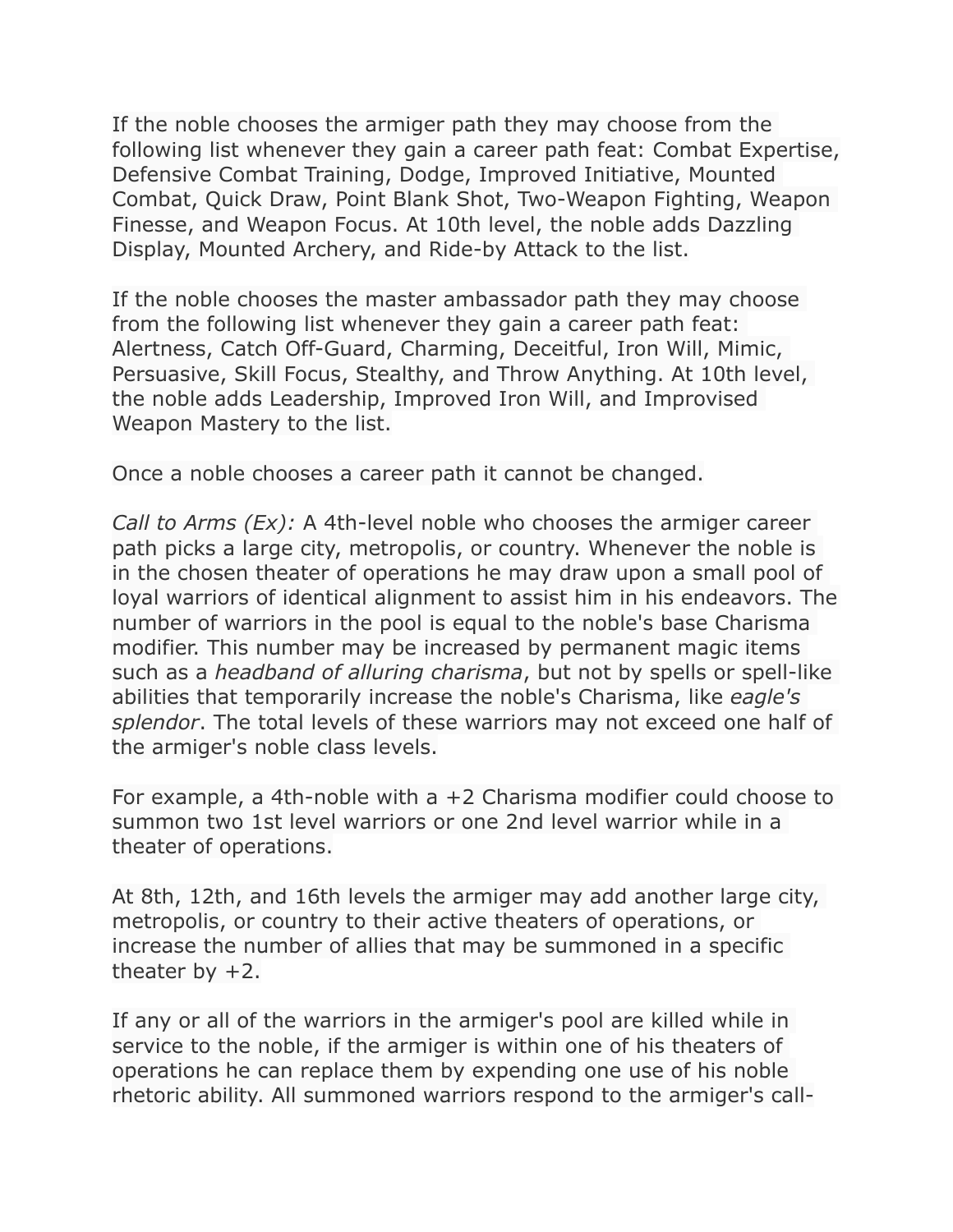to-arms in a minimum of 24 hours, depending on the noble's location and means of communication, and can be dismissed at any time. They are equipped per the rules in Chapter 14 of the *Pathfinder Roleplaying Game Core Rulebook*. These warriors do not count against the noble's total number of followers for purposes of the Leadership feat.

*Political Arena (Ex):* A 4th-level noble who has chosen the master ambassador career path picks a large city, metropolis, or country. Whenever the noble is in the chosen political arena they gain a  $+2$ bonus to all Bluff, Diplomacy, Intimidate, Knowledge (nobility) and Sense Motive skill checks. At 8th, 12th, and 16th levels the master ambassador may add another political arena to their areas of influence or increase the bonus in an existing political arena by  $+2$ .

*Specialized Retainers (Ex):* A 14th level noble who has chosen the armiger career path may now summon men and women with more specialized skill sets to assist them with their endeavors within their various theaters of operations. In addition to being able to summon warriors, the noble may also now summon fighters, rangers, and rogues per all of the normal rules for call-to-arms.

*Silver-Tongued (Ex):* A 14th level noble who has chosen the master ambassador career path is so skilled at statecraft that once per day, the noble can take 20 on any Diplomacy skill check made to change a creature's attitude, make a request, or gather information.

*Conscripted Forces (Ex):* A 20th level noble who has chosen the armiger career path is able to summon a number of temporary followers equal to a character with a Leadership score of 25 or greater (per the rules for the Leadership feat on p. 129 of the *Pathfinder Roleplaying Game Core Rulebook*) while in an active theater of operations.

The followers remain in the noble's service for twenty days or three combat encounters, whichever occurs first. If any or all of the conscripted followers are killed while in service to the noble, if the armiger is within one of their theaters of operations and has not exceeded the duration of the initial summons they can replace them by expending two uses of their noble rhetoric ability.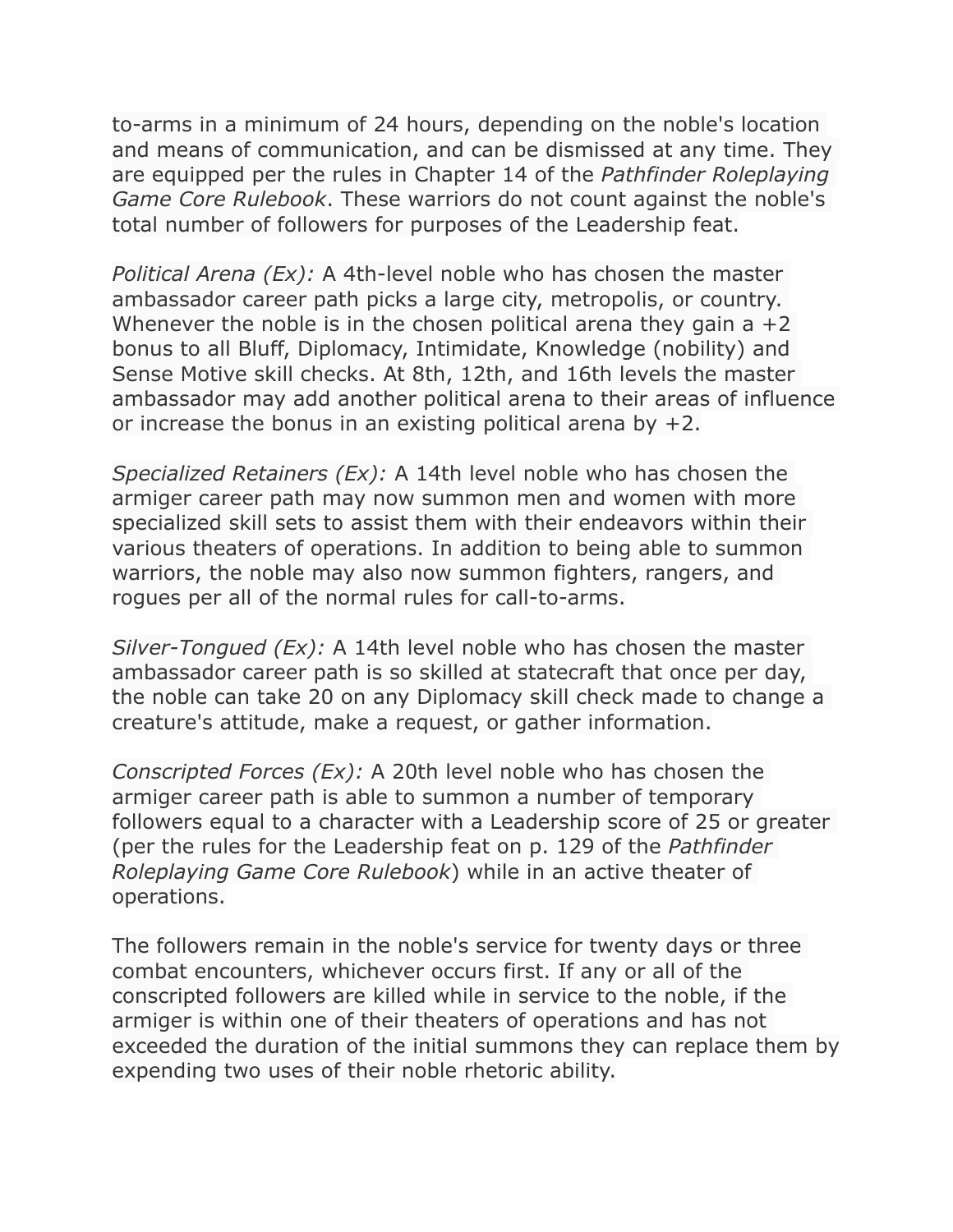All conscripted forces respond to the armiger's summons in a minimum of 72 hours, depending on the noble's location and means of communication, and can be dismissed at any time. They are equipped per the rules in Chapter 14 of the *Pathfinder Roleplaying Game Core Rulebook*. These forces do not count against the noble's total number of followers for purposes of the Leadership feat.

*Powerful Friends (Ex):* A 20th level noble who has chosen the master ambassador career path can shift a creature's attitude with a Diplomacy or Intimidate skill check for a number of days equal to the master ambassador's current Charisma modifier while in a chosen political arena. Helpful creatures will perform a single task given to them by the noble during this time frame to the best of their abilities. While completing the task, the master ambassador's NPC ally receives a circumstance bonus to their Will save equal to the noble's relevant political arena bonus.

**Noble Rhetoric:** A noble is trained to use oratory to lead, inspire, or intimidate their enemies and allies. They can use this ability a number of times per day equal to  $4 +$  their Charisma modifier. Each round, the noble can produce any one of the types of noble rhetoric they have mastered, as indicated by their level.

Starting a noble rhetoric is a standard action. Once a rhetoric has been activated it lasts for a number of rounds equal to ½ your noble level. It cannot be disrupted, but it ends immediately if the noble is killed, paralyzed, stunned, or knocked unconscious. At each level after 4th a noble rhetoric lasts for an additional 2 rounds per day. A noble cannot have more than one noble rhetoric in effect at one time.

At 10th level, a noble can start a noble rhetoric as a move action instead of a standard action. At 18th level, they can start the rhetoric as a swift action.

Each noble rhetoric has audible components, visual components, or both.

If the noble rhetoric has audible components, the targets must be able to hear the noble for the rhetoric to have any effect, and such rhetoric is language dependent. A deaf noble has a 20% chance to fail when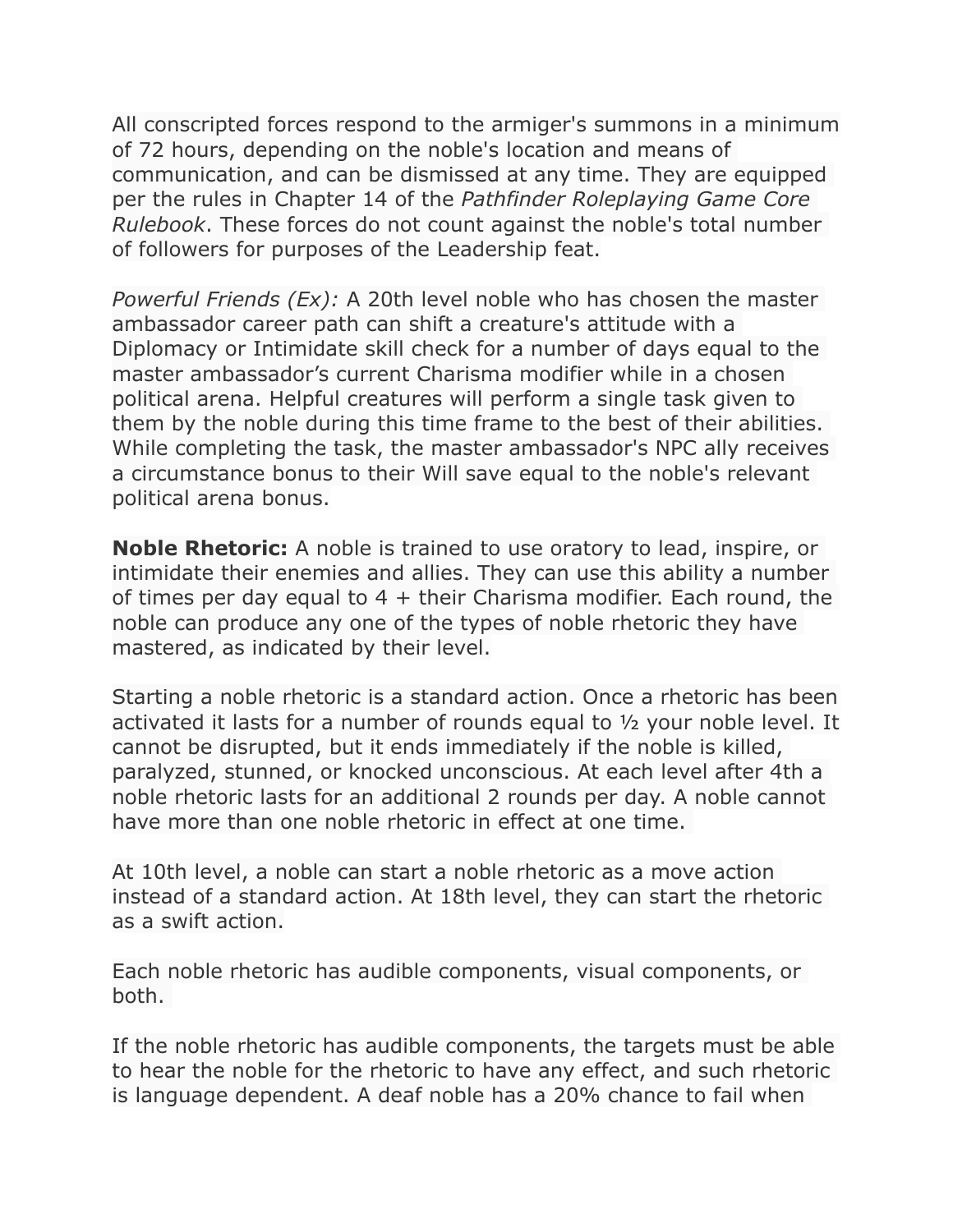attempting to use noble rhetoric. If they fail this check, the attempt still counts against their daily limit. Deaf creatures are immune to the noble rhetoric.

If the noble rhetoric has a visual component, the targets must have line of sight to the noble for the rhetoric to have any effect. A blind noble has a 50% chance to fail when attempting to use a noble rhetoric with a visual component. If they fail this check, the attempt still counts against their daily limit. Blind creatures are immune to noble rhetoric with visual components.

*Inspire Confidence (Ex):* A 3rd-level noble can use his rhetoric to inspire confidence in his allies, bolstering them in combat and improving their chances of success. To be affected, the ally must be able to perceive the noble's rhetoric. An affected ally receives a  $+2$ morale bonus on all saving throws and a +1 competence bonus on all attack and weapon damage rolls. Inspire competence is a mindaffecting ability. Inspire competence can use audible and visual components. The noble must choose which components to use when starting their rhetoric.

*Coordinate (Ex):* A 5th-level noble can use his rhetoric to inspire cooperation with a single ally. Whenever the noble successfully makes an aid another skill check or special attack as a standard, move, or swift action (depending on the noble's level), their chosen ally gets a +1 competence bonus on all skill checks with a particular skill or against a specific opponent engaging their ally in melee combat. This is addition to the normal aid another bonus of  $+2$ , and it increases by +1 for every four levels the noble possesses after 4th (+4 at 9th, +5 at 13th, and +6 at 17th). A noble cannot coordinate with himself. Coordinate relies on audible components.

*Demand Surrender (Ex):* A 6th-level noble who has chosen the armiger career path can use his rhetoric to force his bloodied enemies to immediately cease battlefield hostilities. To be affected, an enemy must be within 30 feet, be able to see and hear the noble's rhetoric, and have had their total hit points reduced to one-half or less. Those enemies affected shift their attitude to Indifferent, drop any items they are holding and stop attacking the noble and his allies until such a time that their attitudes becomes Hostile again. Creatures affected by